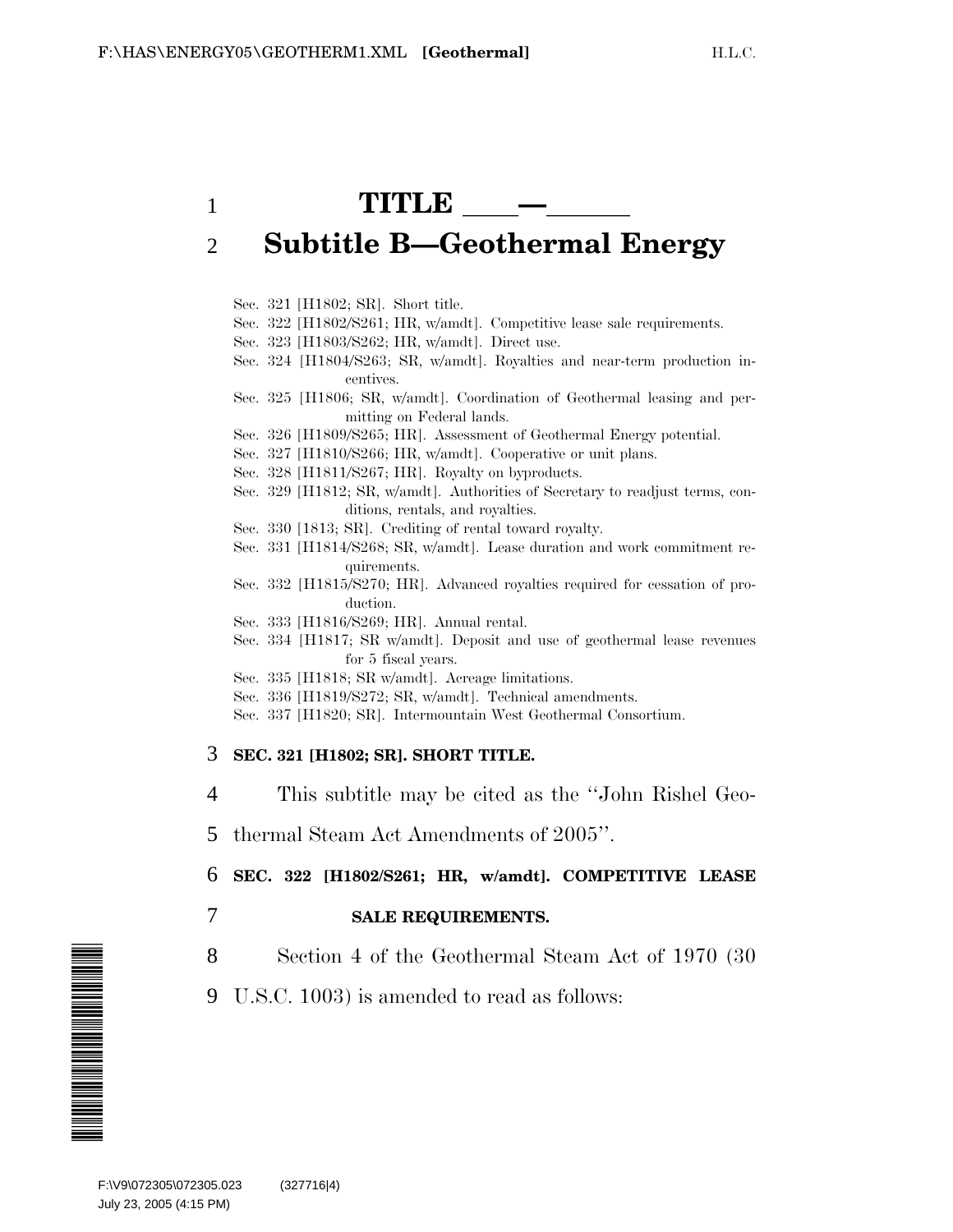$\mathfrak{D}$ 

### **''SEC. 4. LEASING PROCEDURES.**

 ''(a) NOMINATIONS.—The Secretary shall accept nominations of land to be leased at any time from quali-fied companies and individuals under this Act.

- ''(b) COMPETITIVE LEASE SALE REQUIRED.—
- $(1)$  In GENERAL.—Except as otherwise specifi- cally provided by this Act, all land to be leased that is not subject to leasing under subsection (c) shall be leased as provided in this subsection to the high- est responsible qualified bidder, as determined by the Secretary.
- 12 "(2) COMPETITIVE LEASE SALES.—The Sec- retary shall hold a competitive lease sale at least once every 2 years for land in a State that has nomi- nations pending under subsection (a) if the land is otherwise available for leasing.
- 17 "(3) LANDS SUBJECT TO MINING CLAIMS. Lands that are subject to a mining claim for which a plan of operations has been approved by the rel- evant Federal land management agency may be available for noncompetitive leasing under this sec-22 tion to the mining claim holder.

 ''(c) NONCOMPETITIVE LEASING.—The Secretary shall make available for a period of 2 years for non-competitive leasing any tract for which a competitive lease

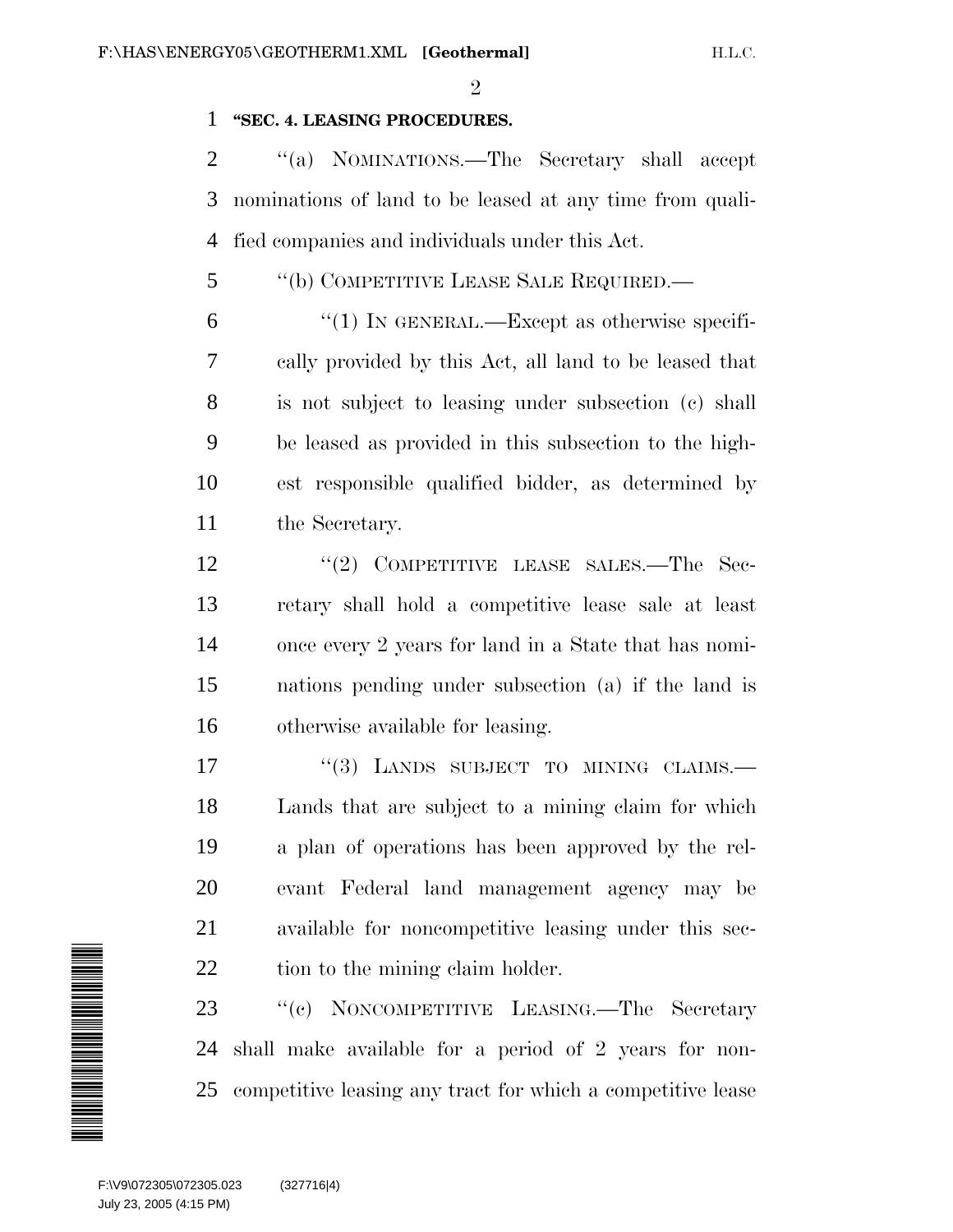sale is held, but for which the Secretary does not receive any bids in a competitive lease sale.

3 "(d) PENDING LEASE APPLICATIONS.—

4 "(1) IN GENERAL.—It shall be a priority for the Secretary, and for the Secretary of Agriculture with respect to National Forest Systems land, to en- sure timely completion of administrative actions, in- cluding amendments to applicable forest plans and resource management plans, necessary to process applications for geothermal leasing pending on the date of enactment of this subsection. All future for- est plans and resource management plans for areas with high geothermal resource potential shall con-sider geothermal leasing and development.

 ''(2) ADMINISTRATION.—An application de- scribed in paragraph (1) and any lease issued pursu-ant to the application—

18 ''(A) except as provided in subparagraph (B), shall be subject to this section as in effect on the day before the date of enactment of this paragraph; or

22  $\langle (B)$  at the election of the applicant, shall be subject to this section as in effect on the ef-fective date of this paragraph.

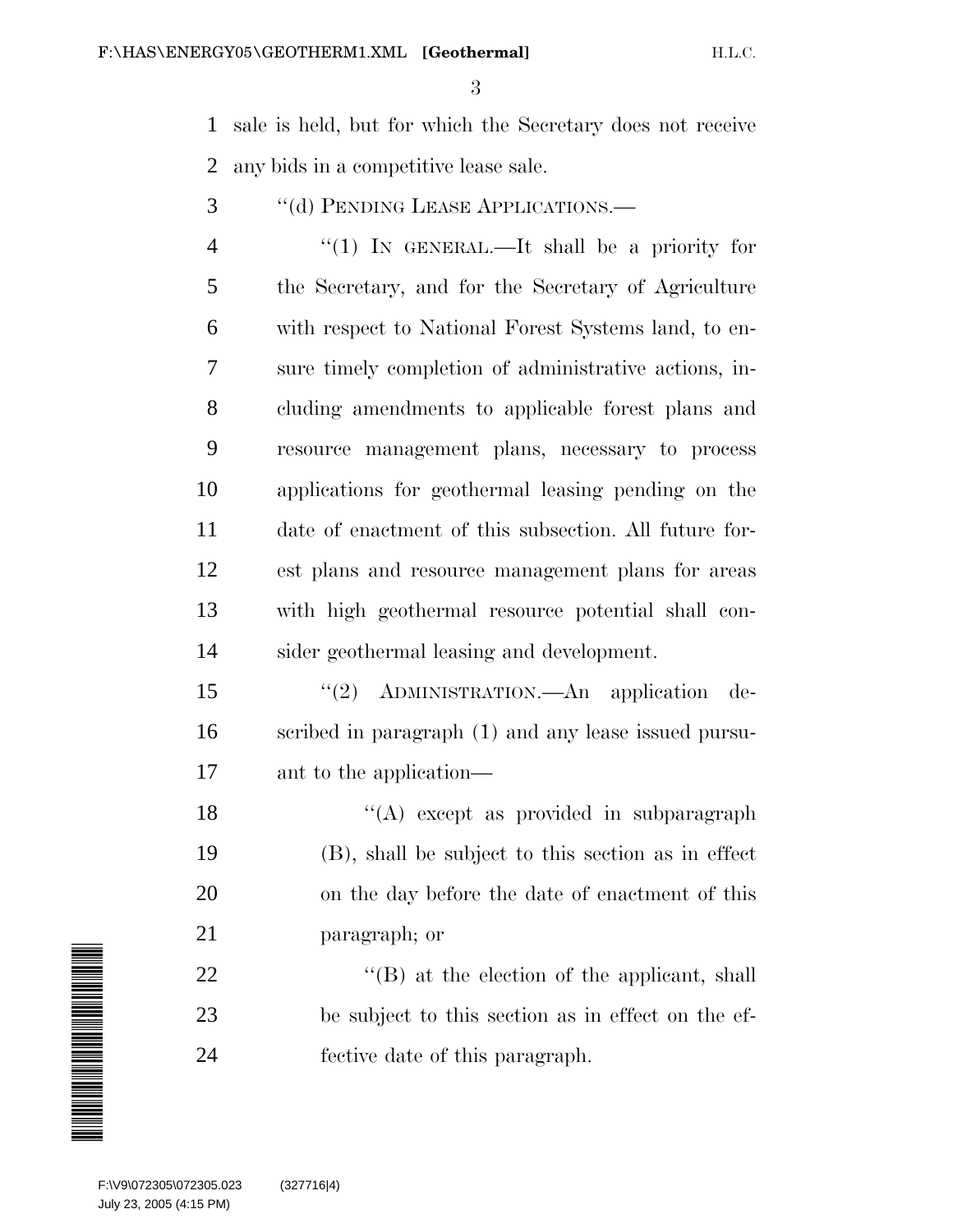''(e) LEASES SOLD AS A BLOCK.—If information is available to the Secretary indicating a geothermal resource that could be produced as 1 unit can reasonably be ex- pected to underlie more than 1 parcel to be offered in a competitive lease sale, the parcels for such a resource may be offered for bidding as a block in the competitive lease sale.''.

### **SEC. 323 [H1803/S262; HR, w/amdt]. DIRECT USE.**

 (a) FEES FOR DIRECT USE.—Section 5 of the Geo- thermal Steam Act of 1970 (30 U.S.C. 1004) is amended—

 (1) in subsection (c), by redesignating para- graphs (1) and (2) as subparagraphs (A) and (B), respectively;

 (2) by redesignating subsections (a) through (d) as paragraphs (1) through (4), respectively;

 (3) by inserting ''(a) IN GENERAL.—'' after ''**SEC. 5.**''; and

(4) by adding at the end the following:

20 "(b) DIRECT USE.—

21 "(1) IN GENERAL.—Notwithstanding subsection (a)(1), the Secretary shall establish a schedule of fees, in lieu of royalties for geothermal resources, 24 that a lessee or its affiliate—

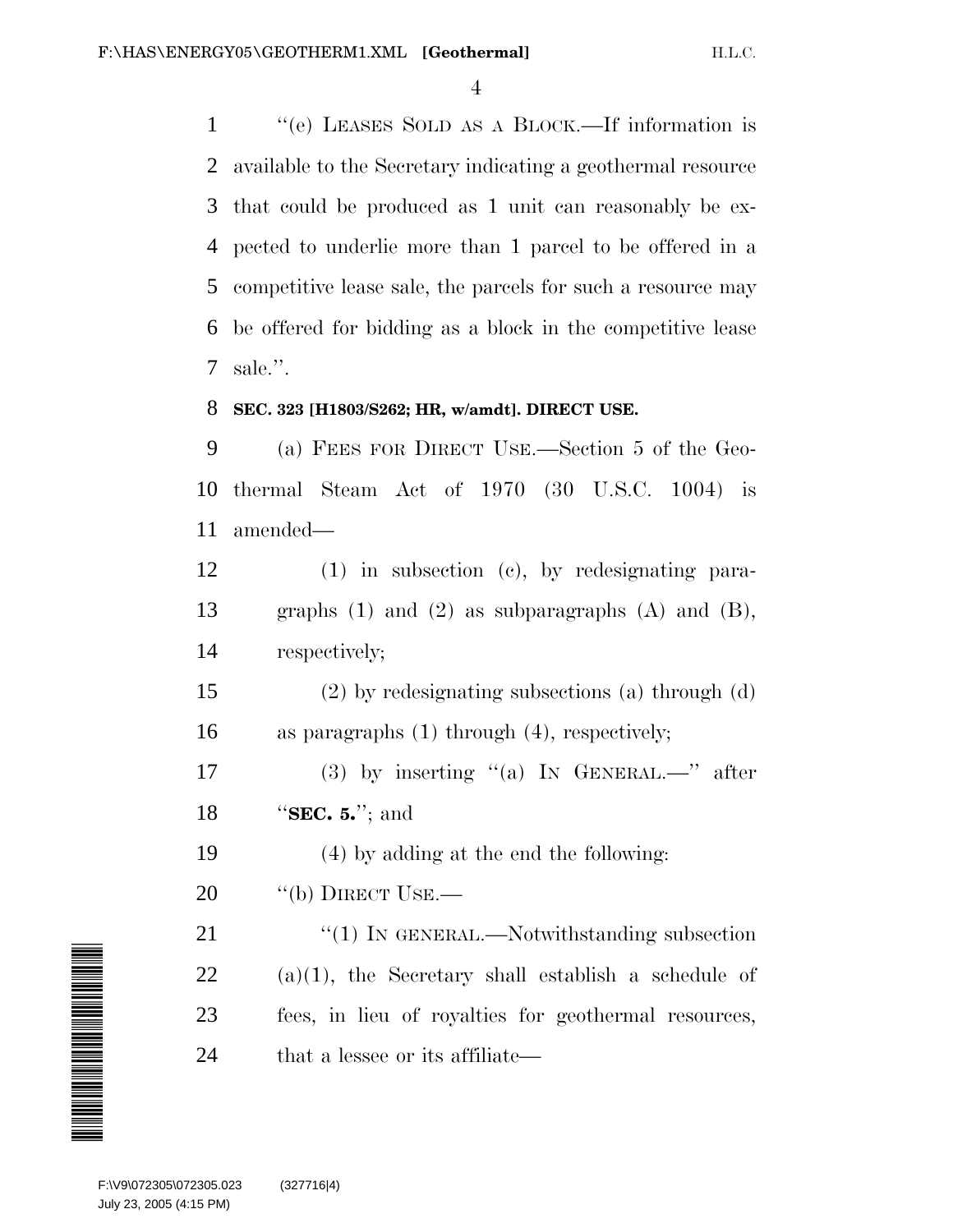| $\mathbf{1}$                                                                                                                | "(A) uses for a purpose other than the                |
|-----------------------------------------------------------------------------------------------------------------------------|-------------------------------------------------------|
| $\overline{2}$                                                                                                              | commercial generation of electricity; and             |
| 3                                                                                                                           | $\lq\lq$ (B) does not sell.                           |
| $\overline{4}$                                                                                                              | "(2) SCHEDULE OF FEES.—The schedule of                |
| 5                                                                                                                           | fees-                                                 |
| 6                                                                                                                           | $\lq\lq$ (A) may be based on the quantity or ther-    |
| 7                                                                                                                           | mal content, or both, of geothermal resources         |
| 8                                                                                                                           | used;                                                 |
| 9                                                                                                                           | $\lq\lq$ (B) shall ensure a fair return to the        |
| 10                                                                                                                          | United States for use of the resource; and            |
| 11                                                                                                                          | $\lq\lq$ shall encourage development of the           |
| 12                                                                                                                          | resource.                                             |
| 13                                                                                                                          | "(3) STATE, TRIBAL, OR LOCAL GOVERN-                  |
| 14                                                                                                                          | MENTS.—If a State, tribal, or local government is     |
| 15                                                                                                                          | the lessee and uses geothermal resources without      |
| 16                                                                                                                          | sale and for public purposes other than commercial    |
| 17                                                                                                                          | generation of electricity, the Secretary shall charge |
| 18                                                                                                                          | only a nominal fee for use of the resource.           |
| 19                                                                                                                          | "(4) FINAL REGULATION.—In issuing any final           |
| 20                                                                                                                          | regulation establishing a schedule of fees under this |
| 21                                                                                                                          | subsection, the Secretary shall seek—                 |
| 22                                                                                                                          | $\lq\lq$ to provide lessees with a simplified         |
| <b>MANAGERITA ANGELIA KENDETA EN ENGELADO EN ENGELADO EN EL ENGELADO EN EL ENGELADO EN EL ENGELADO EN EL ENGELADO</b><br>23 | administrative system;                                |
| 24                                                                                                                          | $\lq\lq (B)$ to facilitate development of direct use  |
| 25                                                                                                                          | of geothermal resources; and                          |
|                                                                                                                             |                                                       |
| F:\V9\072305\072305.023<br>July 23, 2005 (4:15 PM)                                                                          | (327716 4)                                            |

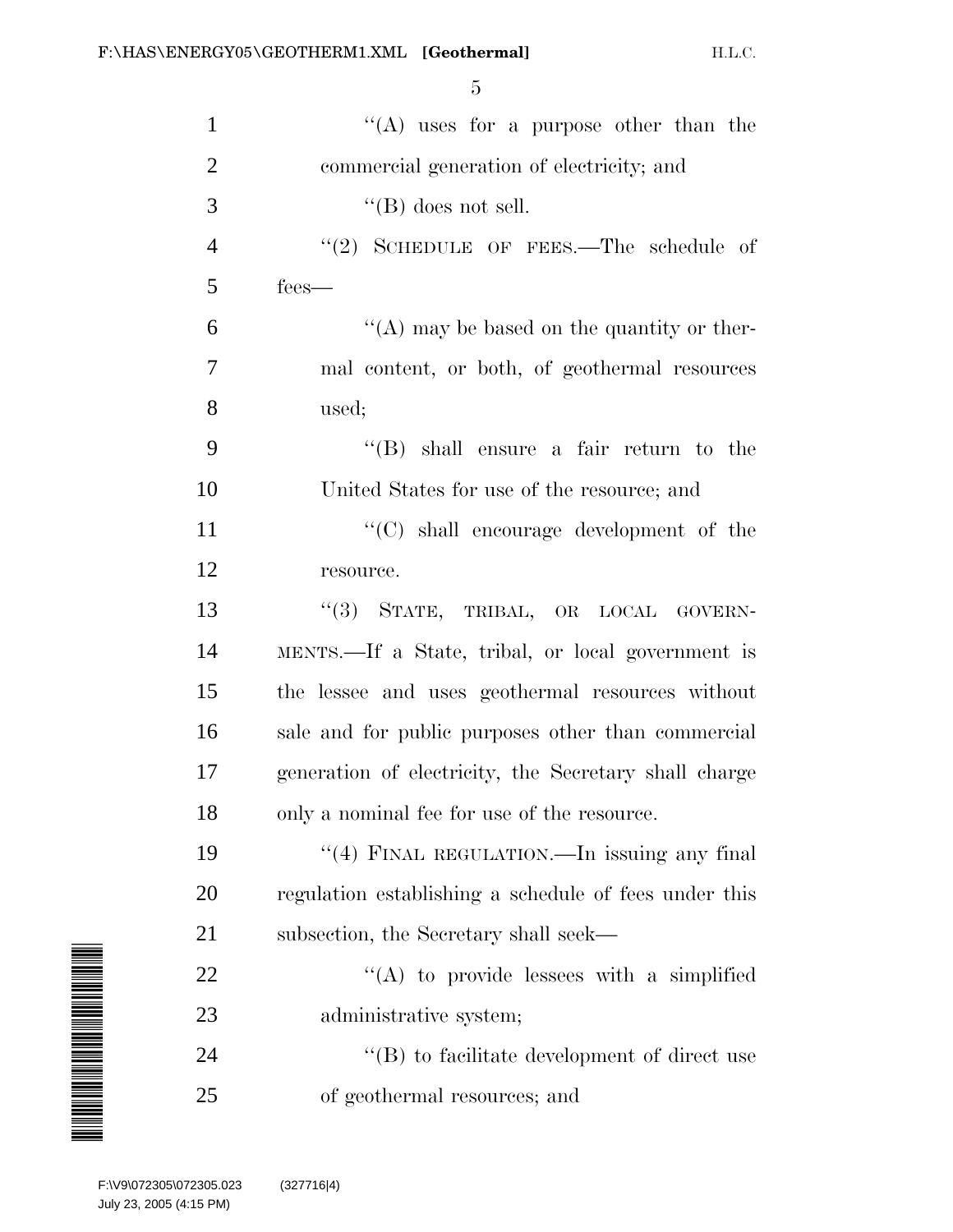1  $\lq(0)$  to contribute to sustainable economic development opportunities in the area. ''.

 (b) LEASING FOR DIRECT USE.—Section 4 of the Geothermal Steam Act of 1970 (30 U.S.C. 1003) (as amended by section 322) is further amended by adding at the end the following:

 ''(f) LEASING FOR DIRECT USE OF GEOTHERMAL RESOURCES.—Notwithstanding subsection (b), the Sec- retary may identify areas in which the land to be leased under this Act exclusively for direct use of geothermal re- sources, without sale for purposes other than commercial generation of electricity, may be leased to any qualified applicant that first applies for such a lease under regula-tions issued by the Secretary, if the Secretary—

 ''(1) publishes a notice of the land proposed for leasing not later than 90 days before the date of the issuance of the lease;

 ''(2) does not receive during the 90-day period beginning on the date of the publication any nomi- nation to include the land concerned in the next competitive lease sale; and

  $\qquad$   $\qquad$   $(3)$  determines there is no competitive interest in the geothermal resources in the land to be leased. 24 "(d) AREA SUBJECT TO LEASE FOR DIRECT USE.—

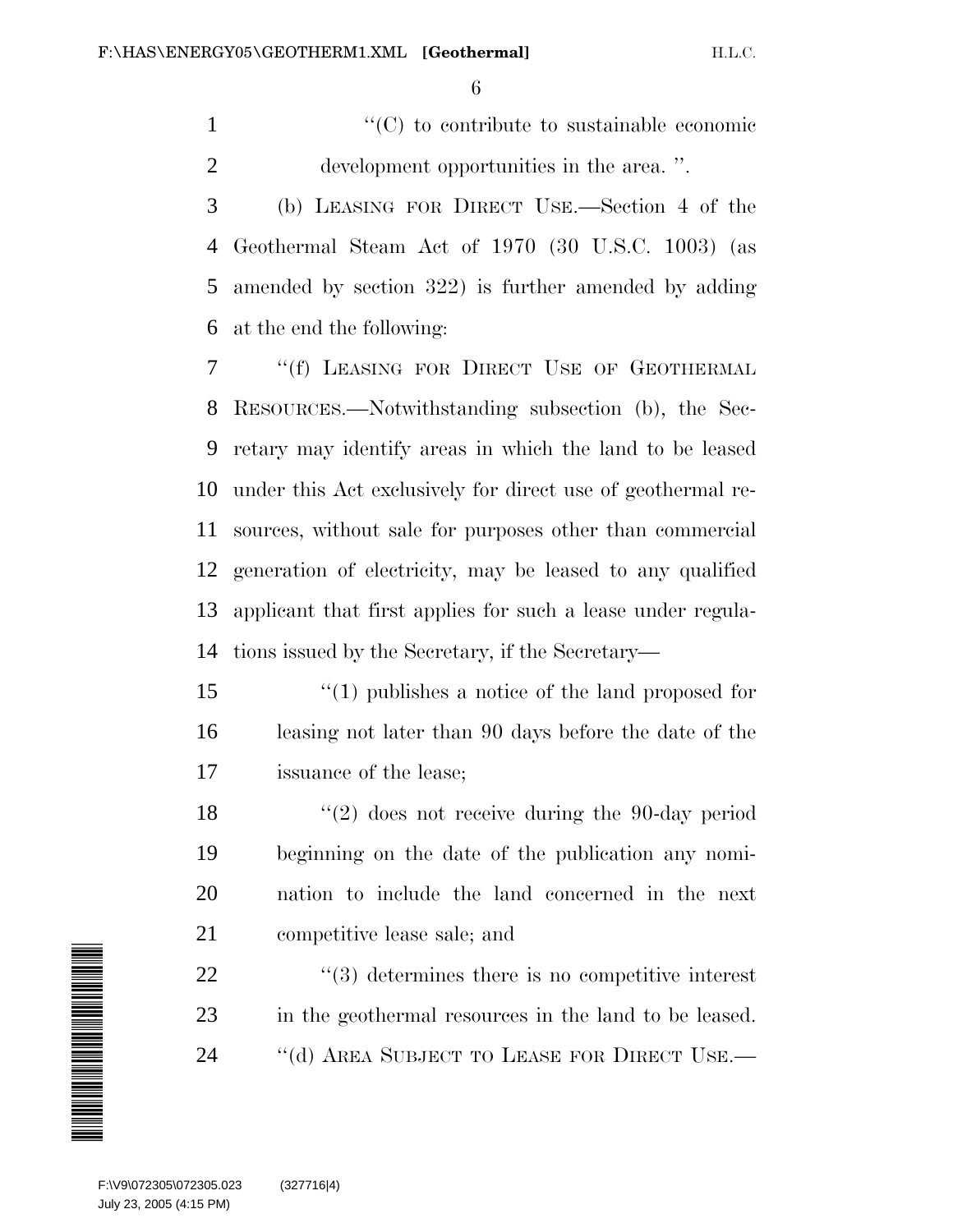1 "(1) IN GENERAL.—Subject to paragraph (2), a geothermal lease for the direct use of geothermal re- sources shall cover not more than the quantity of acreage determined by the Secretary to be reason-ably necessary for the proposed use.

6 "(2) LIMITATIONS.—The quantity of acreage covered by the lease shall not exceed the limitations established under section 7.''.

 (c) APPLICATION OF NEW LEASE TERMS.—The schedule of fees established under the amendment made by subsection (a)(4) shall apply with respect to payments under a lease converted under this subsection that are due and owing, and have been paid, on or after July 16, 2003. This subsection shall not require the refund of royalties paid to a state under section 20 of the Geothermal Steam Act of 1970 (30 U.S.C. 1019) prior to the date of enact-ment of this Act.

**SEC. 324 [H1804/S263; SR, w/amdt]. ROYALTIES AND NEAR-**

## **TERM PRODUCTION INCENTIVES.**

 (a) ROYALTY.—Section 5 of the Geothermal Steam Act of 1970 (30 U.S.C. 1004) is further amended—

 (1) in subsection (a) by striking paragraph (1) and inserting the following:

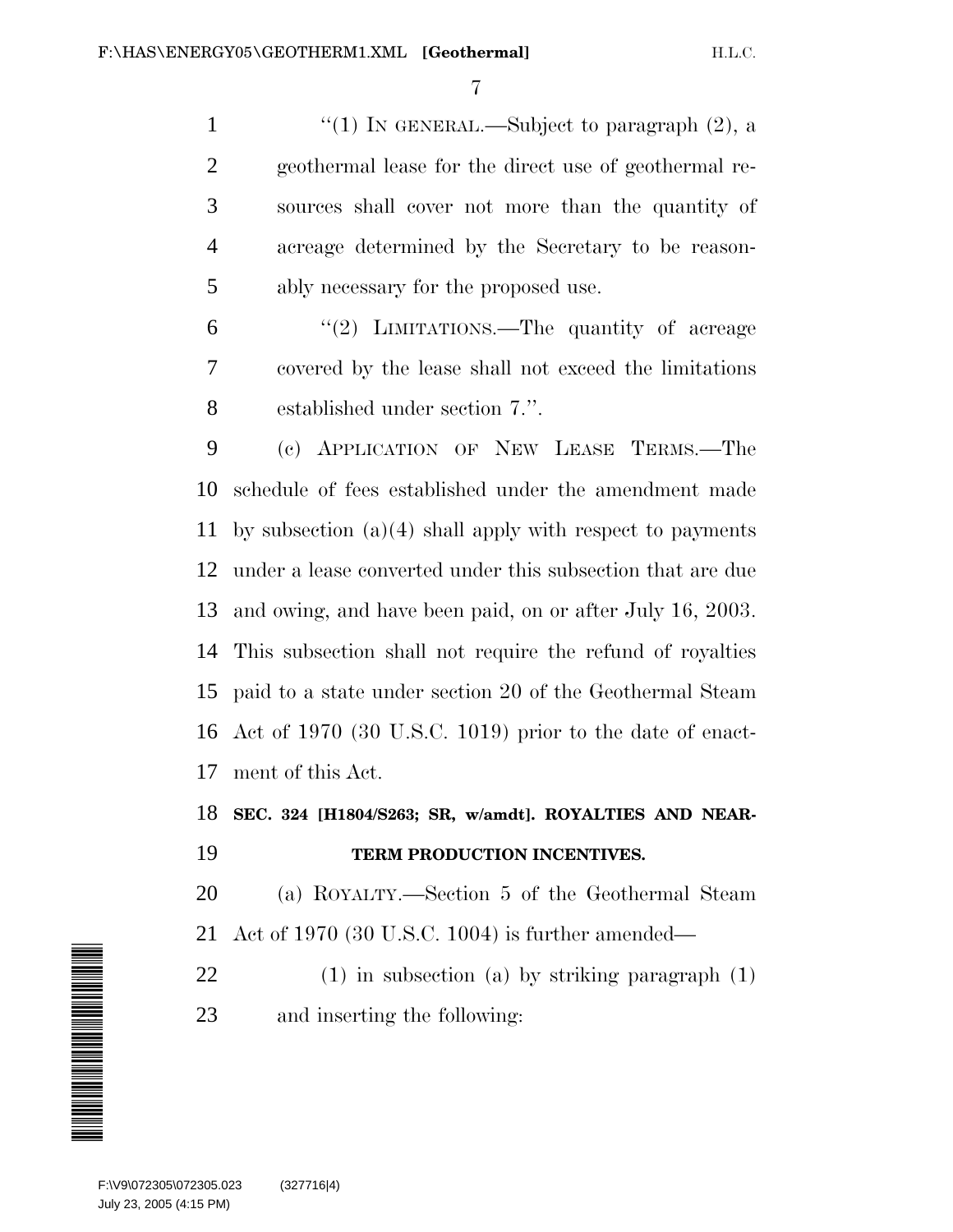| $\mathbf{1}$   | $\lq(1)$ a royalty on electricity produced using geo-           |
|----------------|-----------------------------------------------------------------|
| $\overline{2}$ | thermal resources, other than direct use of geo-                |
| 3              | thermal resources, that shall be—                               |
| $\overline{4}$ | "(A) not less than 1 percent and not more                       |
| 5              | than 2.5 percent of the gross proceeds from the                 |
| 6              | sale of electricity produced from such resources                |
| 7              | during the first 10 years of production under                   |
| 8              | the lease; and                                                  |
| 9              | "(B) not less than 2 and not more than $5$                      |
| 10             | percent of the gross proceeds from the sale of                  |
| 11             | electricity produced from such resources during                 |
| 12             | each year after such 10-year period;"; and                      |
| 13             | $(2)$ by adding at the end the following:                       |
| 14             | "(c) FINAL REGULATION ESTABLISHING ROYALTY                      |
| 15             | RATES.—In issuing any final regulation establishing roy-        |
| 16             | alty rates under this section, the Secretary shall seek—        |
| 17             | $\lq(1)$ to provide lessees a simplified administra-            |
| 18             | tive system;                                                    |
| 19             | $\lq(2)$ to encourage new development; and                      |
| 20             | $\cdot\cdot\cdot(3)$ to achieve the same level of royalty reve- |
| 21             | nues over a 10-year period as the regulation in effect          |
| 22             | on the date of enactment of this subsection.                    |
| 23             | "(d) CREDITS FOR IN-KIND PAYMENTS OF ELEC-                      |
| 24             | TRICITY.—The Secretary may provide to a lessee a credit         |
| 25             | against royalties owed under this Act, in an amount equal       |

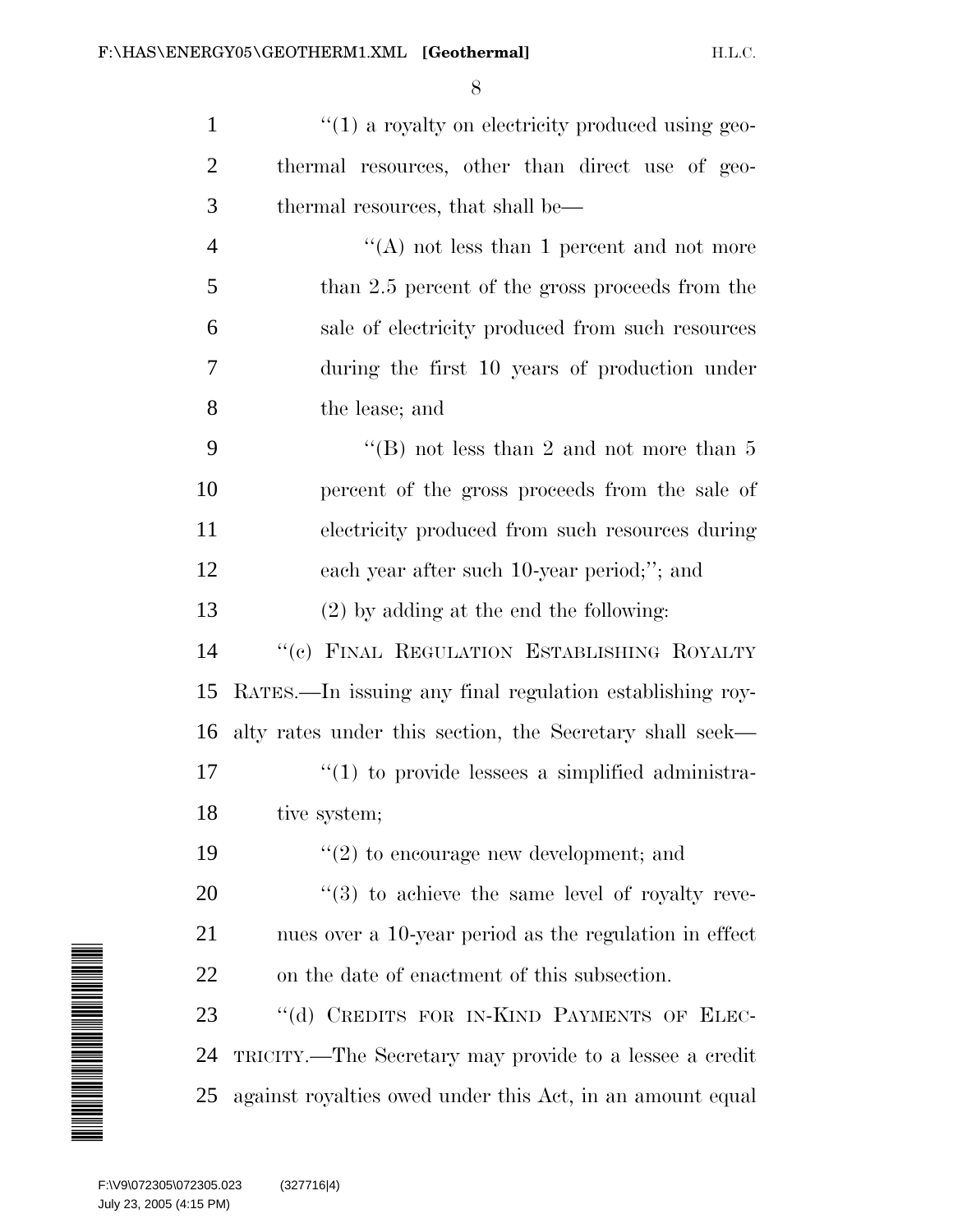to the value of electricity provided under contract to a State or county government that is entitled to a portion of such royalties under section 20 of this Act, section 35 of the Mineral Leasing Act (30 U.S.C. 191), or section 6 of the Mineral Leasing Act for Acquired Lands (30 U.S.C. 355), if—

- ''(1) the Secretary has approved in advance the contract between the lessee and the State or county government for such in-kind payments;
- $\frac{10}{2}$  the contract establishes a specific method-ology to determine the value of such credits; and
- $\frac{12}{2}$  ''(3) the maximum credit will be equal to the royalty value owed to the State or county that is a party to the contract and the electricity received will serve as the royalty payment from the Federal Gov-ernment to that entity.''.

 (b) DISPOSAL OF MONEYS FROM SALES, BONUSES, ROYALTIES, AND RENTS.—Section 20 of the Geothermal Steam Act of 1970 (30 U.S.C. 1019) is amended to read as follows:

## **''SEC. 20. DISPOSAL OF MONEYS FROM SALES, BONUSES, RENTALS, AND ROYALTIES.**

23 "(a) In GENERAL.—Except with respect to lands in the State of Alaska, all monies received by the United States from sales, bonuses, rentals, and royalties under

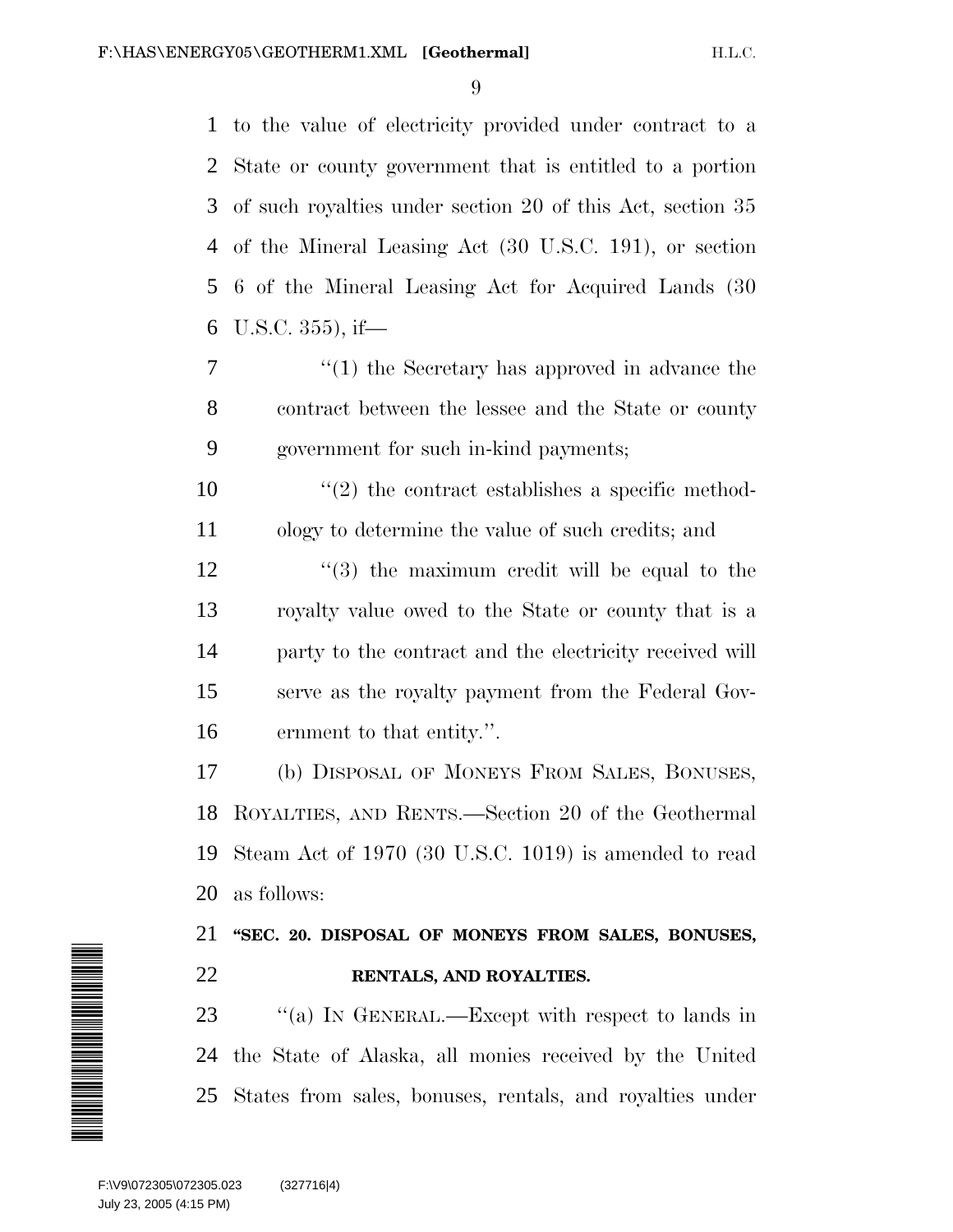this Act shall be paid into the Treasury of the United States. Of amounts deposited under this subsection, sub- ject to the provisions of section 35 of the Mineral Leasing Act (30 U.S.C. 191(b)) and section 5(a)(2) of this Act— ''(1) 50 percent shall be paid to the State with- in the boundaries of which the leased lands or geo- thermal resources are or were located; and  $\langle (2) 25 \rangle$  percent shall be paid to the County within the boundaries of which the leased lands or geothermal resources are or were located. ''(b) USE OF PAYMENTS.—Amounts paid to a State or county under subsection (a) shall be used consistent with the terms of section 35 of the Mineral Leasing Act (30 U.S.C. 191).''. (c) NEAR-TERM PRODUCTION INCENTIVE FOR EX- ISTING LEASES.— (1) IN GENERAL.—Notwithstanding section 5(a) of the Geothermal Steam Act of 1970, the roy- alty required to be paid shall be 50 percent of the amount of the royalty otherwise required, on any lease issued before the date of enactment of this Act that does not convert to new royalty terms under subsection (e)— (A) with respect to commercial production



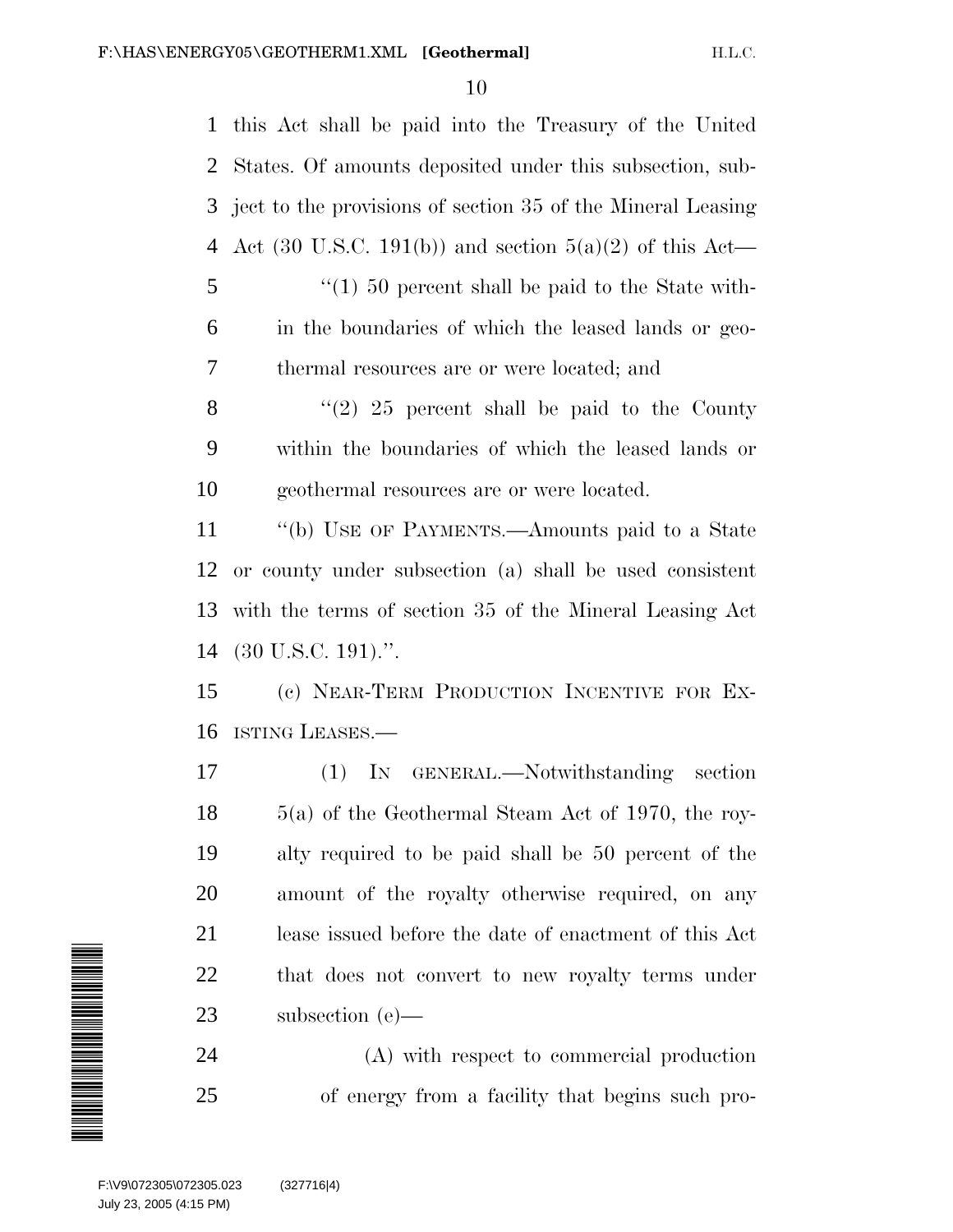| $\mathbf{1}$                                                                                                             | duction in the 6-year period beginning on the          |
|--------------------------------------------------------------------------------------------------------------------------|--------------------------------------------------------|
| $\overline{2}$                                                                                                           | date of enactment of this Act; or                      |
| 3                                                                                                                        | (B) on qualified expansion geothermal en-              |
| $\overline{4}$                                                                                                           | ergy.                                                  |
| 5                                                                                                                        | (2) 4-YEAR APPLICATION.—Paragraph (1) ap-              |
| 6                                                                                                                        | plies only to new commercial production of energy      |
| 7                                                                                                                        | from a facility in the first 4 years of such produc-   |
| 8                                                                                                                        | tion.                                                  |
| 9                                                                                                                        | (d) DEFINITION OF QUALIFIED EXPANSION GEO-             |
| 10                                                                                                                       | THERMAL ENERGY.—In this section, the term "qualified"  |
| 11                                                                                                                       | expansion geothermal energy" means geothermal energy   |
| 12                                                                                                                       | produced from a generation facility for which—         |
| 13                                                                                                                       | $(1)$ the production is increased by more than 10      |
| 14                                                                                                                       | percent as a result of expansion of the facility car-  |
| 15                                                                                                                       | ried out in the 6-year period beginning on the date    |
| 16                                                                                                                       | of enactment of this Act; and                          |
| 17                                                                                                                       | $(2)$ such production increase is greater than 10      |
| 18                                                                                                                       | percent of the average production by the facility dur- |
| 19                                                                                                                       | ing the 5-year period preceding the expansion of the   |
| 20                                                                                                                       | facility (as such average is adjusted to reflect any   |
| 21                                                                                                                       | trend, in changes in production during that period).   |
| 22                                                                                                                       | (e) ROYALTY UNDER EXISTING LEASES.—                    |
| NA MANGARAT KANANG KANAng Kalendary ng Kabupatèn Kalendarya, Kabupatèn Kalendarya, Kabupatèn Kalendarya, Kabupatèn<br>23 | (1) IN GENERAL.—Any lessee under a lease               |
| 24                                                                                                                       | issued under the Geothermal Steam Act of 1970 (30)     |
| 25                                                                                                                       | U.S.C. 1001 et seq.) before the date of enactment      |
|                                                                                                                          |                                                        |
| F:\V9\072305\072305.023<br>July 23, 2005 (4:15 PM)                                                                       | (327716 4)                                             |

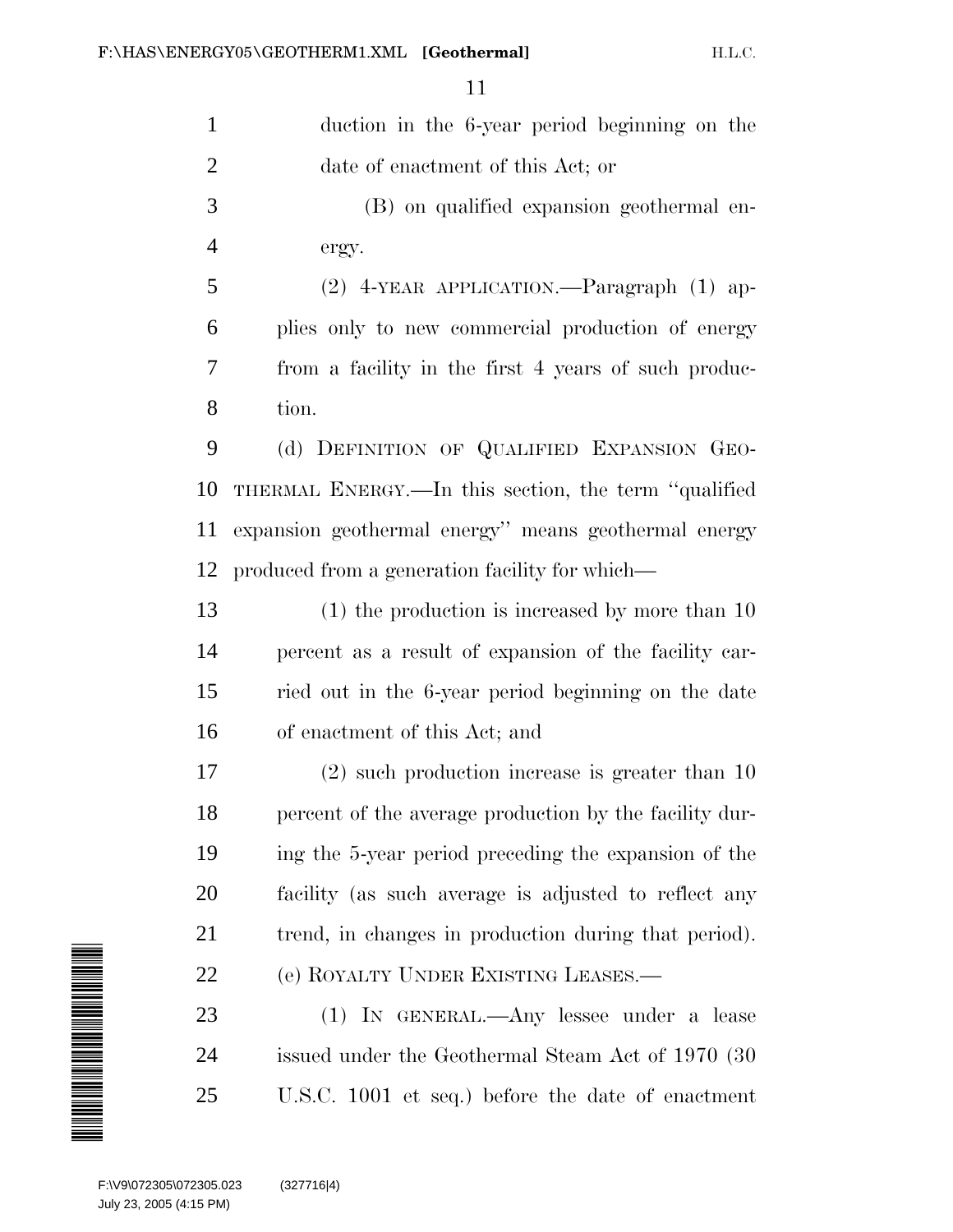of this Act may, within the time period specified in paragraph (2), submit to the Secretary of the Inte- rior a request to modify the terms of the lease relat-ing to payment of royalties to comply with—

 (A) in the case of a lease that meets the requirements of subsection (b) of section 5 of the Geothermal Steam Act of 1970 (30 U.S.C. 1004) (as amended by section 323), the sched-ule of fees established under that section; and

 (B) in the case of any other lease, the re- quirement that royalties be computed on a per- centage of the gross proceeds from the sale of electricity, at a royalty rate that is expected to yield total royalty payments equivalent to pay- ments that would have been received for com- parable production under the royalty rate in ef- fect for the lease before the date of enactment of this subsection.

 (2) TIMING.—A request for a modification under paragraph (1) shall be submitted to the Sec- retary of the Interior by the date that is not later than—

 (A) in the case of a lease for direct use, 18 months after the effective date of the schedule of fees established by the Secretary of the Inte-

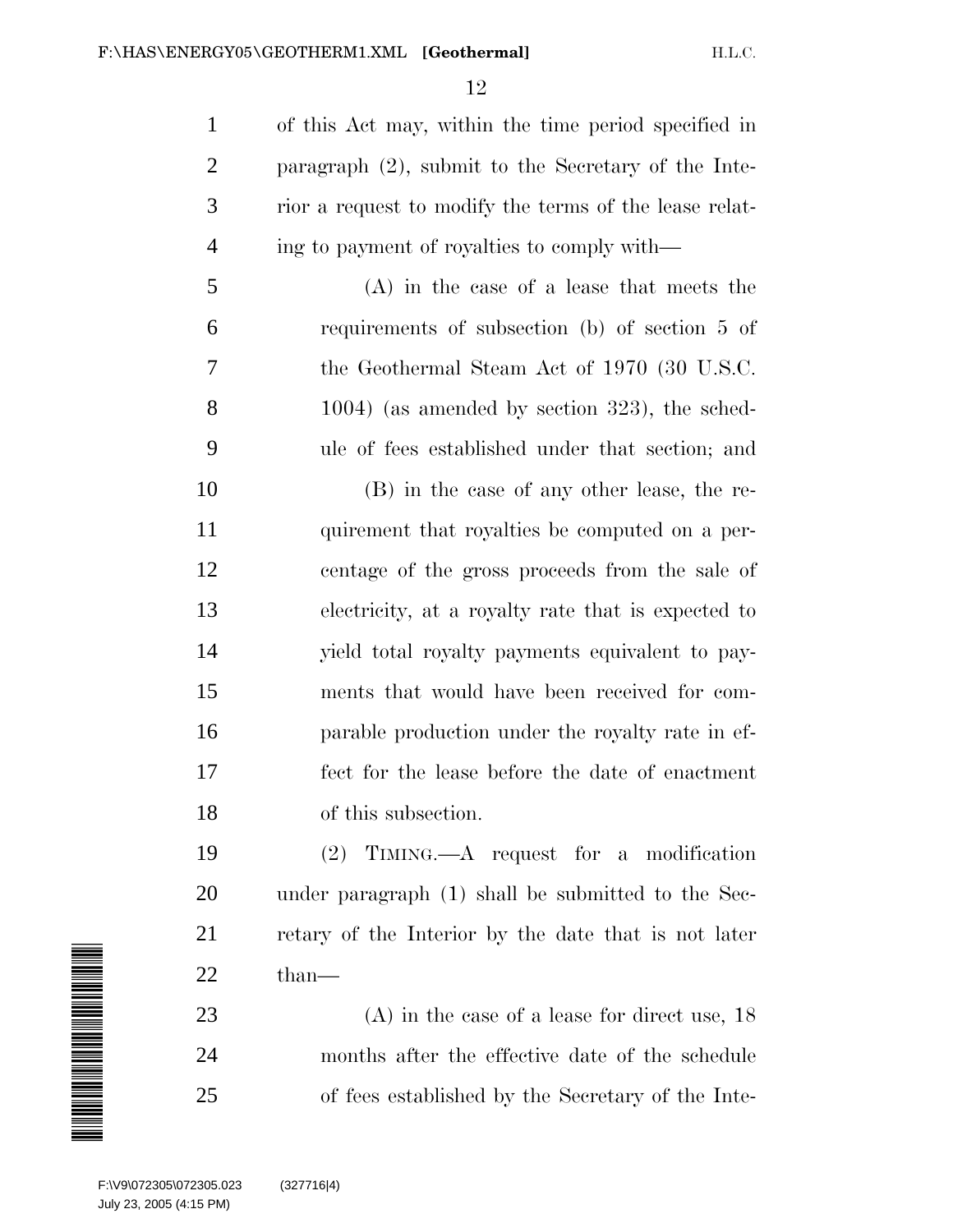| $\mathbf{1}$   | rior under section 5 of the Geothermal Steam        |
|----------------|-----------------------------------------------------|
| $\overline{2}$ | Act of 1970 (30 U.S.C. 1004); or                    |
| 3              | (B) in the case of any other lease, 18              |
| $\overline{4}$ | months after the effective date of the final reg-   |
| 5              | ulation issued under subsection (a).                |
| 6              | (3) APPLICATION OF MODIFICATION. If the             |
| 7              | lessee requests modification of a lease under para- |
| 8              | $graph(1)$ —                                        |
| 9              | (A) the Secretary of the Interior shall,            |
| 10             | within 180 days after the receipt of the request    |
| 11             | for modification, modify the lease to comply        |
| 12             | with-                                               |
| 13             | (i) in the case of a lease for direct               |
| 14             | use, the schedule of fees established by the        |
| 15             | Secretary under section 5 of the Geo-               |
| 16             | thermal Steam Act of 1970 (30 U.S.C.                |
| 17             | $1004$ ; or                                         |
| 18             | (ii) in the case of any other lease, the            |
| 19             | royalty for the lease established under             |
| 20             | paragraph $(1)(B)$ ; and                            |
| 21             | (B) the modification shall apply to any use         |
| 22             | of geothermal resources to which subsection (a)     |
| 23             | applies that occurs after the date of the modi-     |
| 24             | fication.                                           |
|                |                                                     |

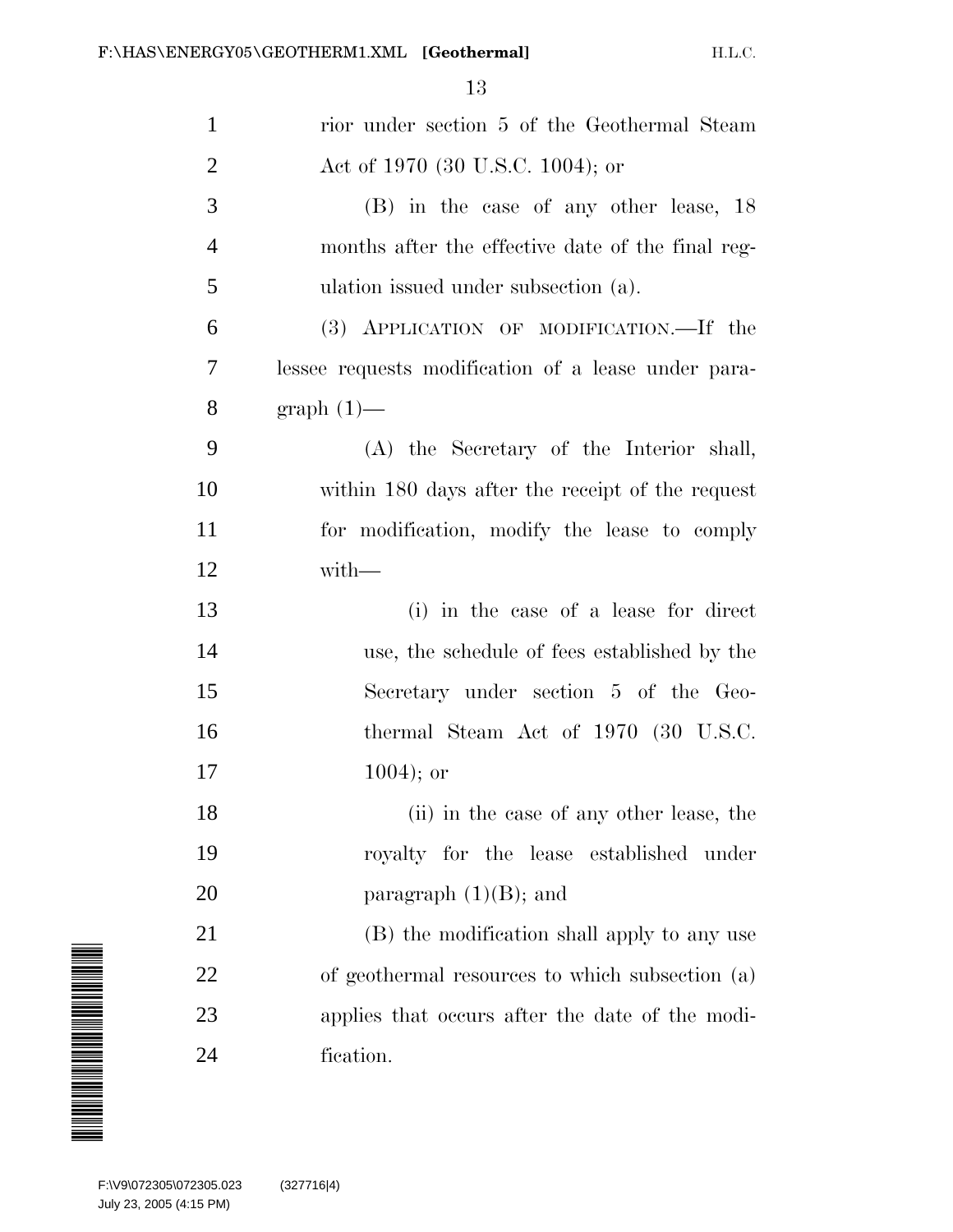(4) CONSULTATION.—The Secretary of the In- terior shall consult with the State and local govern- ments affected by any proposed changes in lease roy-alty terms under this subsection.

 **SEC. 325 [H1806; SR, w/amdt]. COORDINATION OF GEO- THERMAL LEASING AND PERMITTING ON FEDERAL LANDS.**

 (a) IN GENERAL.—Not later than 180 days after the date of enactment of this section, the Secretary of the In- terior and the Secretary of Agriculture shall enter into and submit to Congress a memorandum of understanding in accordance with this section, the Geothermal Steam Act of 1970 (as amended by this Act), and other applicable laws, regarding coordination of leasing and permitting for geothermal development of public lands and National For-est System lands under their respective jurisdictions.

 (b) LEASE AND PERMIT APPLICATIONS.—The memo-randum of understanding shall—

 (1) establish an administrative procedure for processing geothermal lease applications, including lines of authority, steps in application processing, and time limits for application procession;

 (2) establish a 5-year program for geothermal leasing of lands in the National Forest System, and

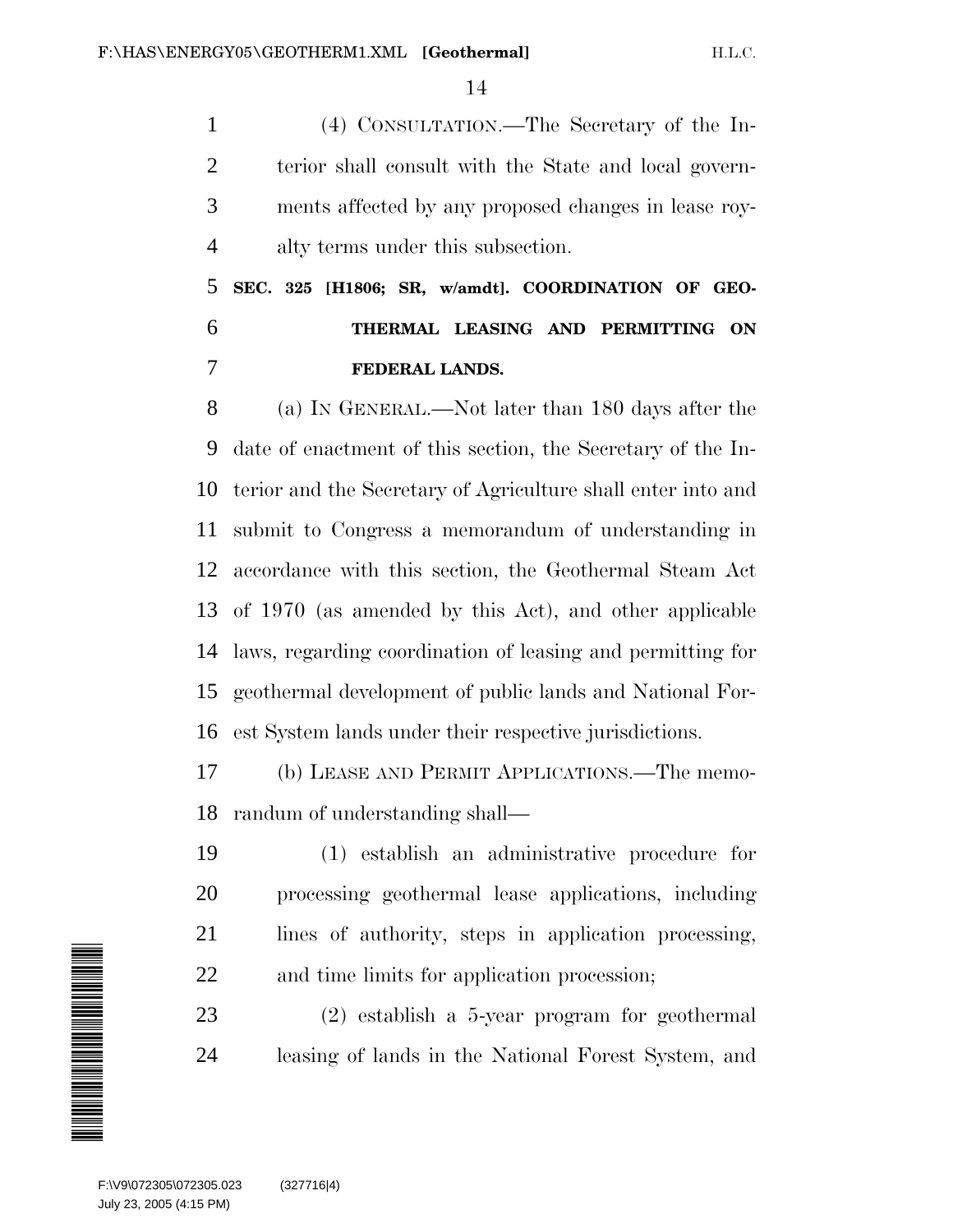a process for updating that program every 5 years; and

 (3) establish a program for reducing the back- log of geothermal lease application pending on Janu- ary 1, 2005, by 90 percent within the 5-year period beginning on the date of enactment of this Act, in- cluding, as necessary, by issuing leases, rejecting lease applications for failure to comply with the pro- visions of the regulations under which they were filed, or determining that an original applicant (or the applicant's assigns, heirs, or estate) is no longer interested in pursuing the lease application.

 (c) DATA RETRIEVAL SYSTEM.—The memorandum of understanding shall establish a joint data retrieval sys- tem that is capable of tracking lease and permit applica- tions and providing to the applicant information as to their status within the Departments of the Interior and Agriculture, including an estimate of the time required for administrative action.

**SEC. 326 [H1809/S265; HR]. ASSESSMENT OF GEOTHERMAL**

## **ENERGY POTENTIAL.**

 Not later than 3 years after the date of enactment of this Act and thereafter as the availability of data and developments in technology warrants, the Secretary of the Interior, acting through the Director of the United States

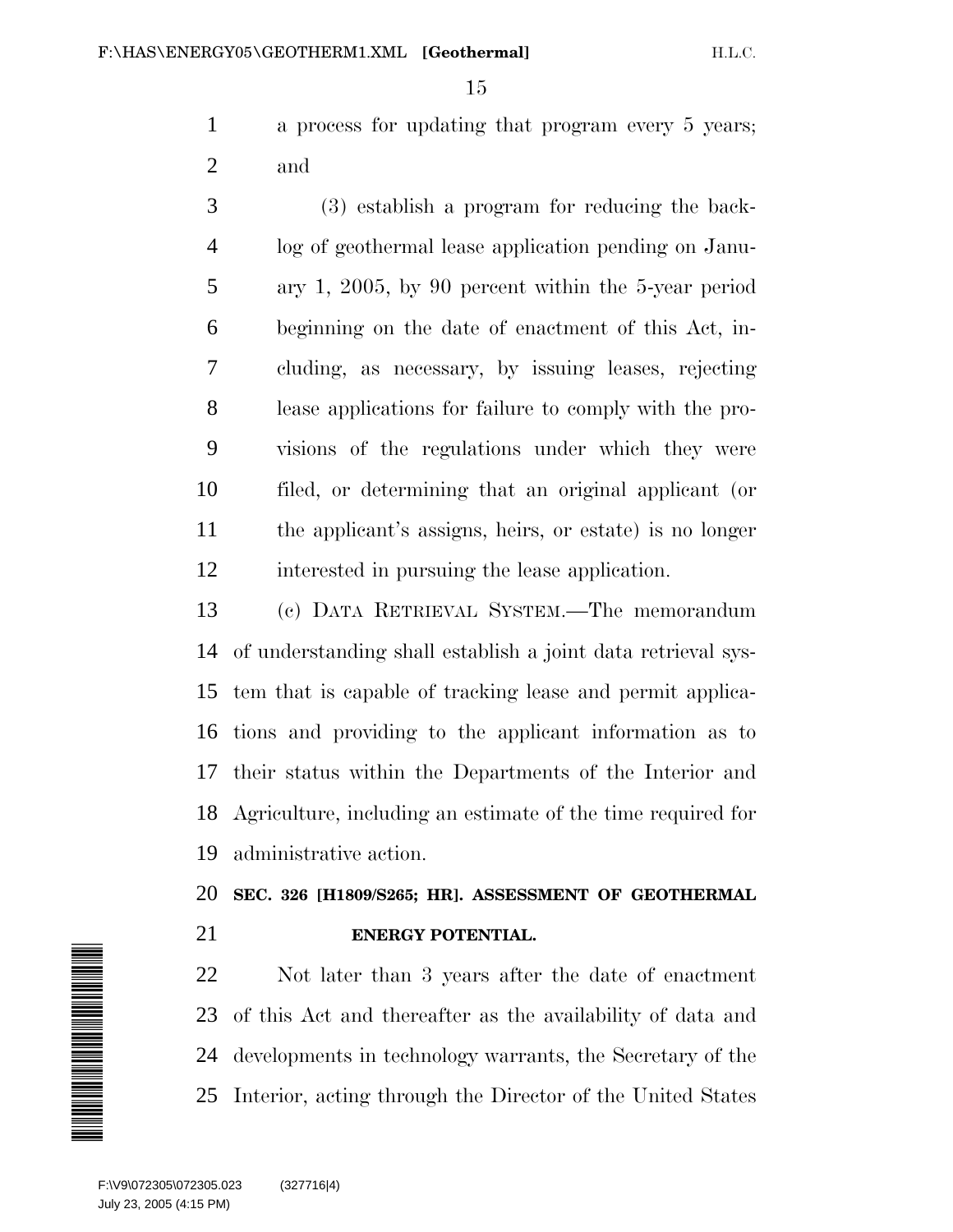Geological Survey and in cooperation with the States, shall—

 (1) update the Assessment of Geothermal Re-sources made during 1978; and

 (2) submit to Congress the updated assessment. **SEC. 327 [H1810/S266; HR, w/amdt]. COOPERATIVE OR UNIT**

#### **PLANS.**

 Section 18 of the Geothermal Steam Act of 1970 (30 U.S.C. 1017) is amended to read as follows:

#### **''SEC. 18. UNIT AND COMMUNITIZATION AGREEMENTS.**

11 "(a) ADOPTION OF UNITS BY LESSEES.—

12 "(1) In GENERAL.—For the purpose of more properly conserving the natural resources of any geothermal reservoir, field, or like area, or any part thereof (whether or not any part of the geothermal reservoir, field, or like area, is subject to any cooper- ative plan of development or operation (referred to in this section as a 'unit agreement')), lessees there- of and their representatives may unite with each other, or jointly or separately with others, in collec- tively adopting and operating under a unit agree- ment for the reservoir, field, or like area, or any part thereof, including direct use resources, if deter- mined and certified by the Secretary to be necessary or advisable in the public interest.

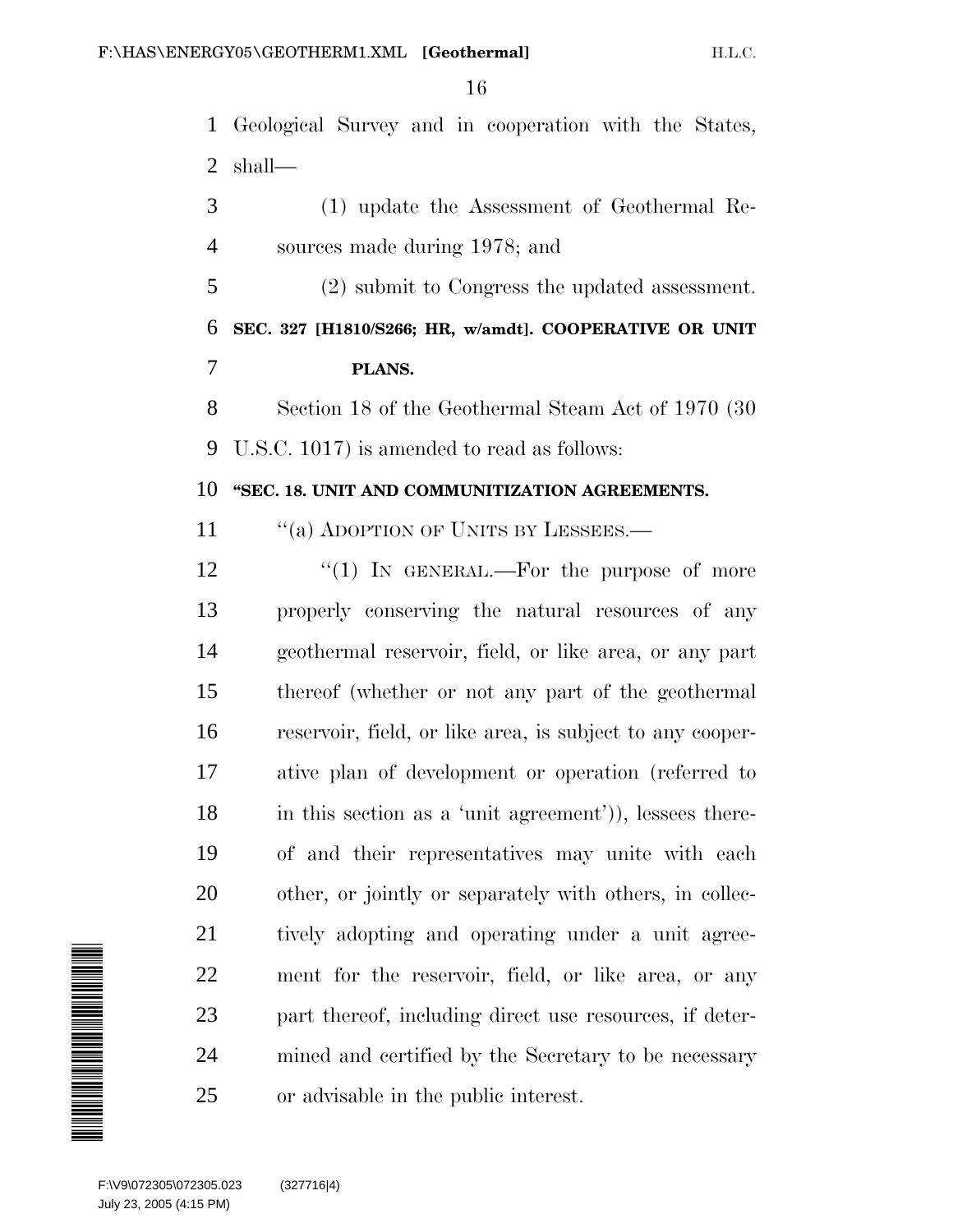1 "(2) MAJORITY INTEREST OF SINGLE LEASES.—A majority interest of owners of any sin- gle lease shall have the authority to commit the lease to a unit agreement.

 ''(3) INITIATIVE OF SECRETARY.—The Sec- retary may also initiate the formation of a unit agreement, or require an existing Federal lease to commit to a unit agreement, if in the public interest. 9 "(4) MODIFICATION OF LEASE REQUIREMENTS 10 BY SECRETARY.—

11 ""(A) IN GENERAL.—The Secretary may, in the discretion of the Secretary and with the consent of the holders of leases involved, estab- lish, alter, change, or revoke rates of operations (including drilling, operations, production, and other requirements) of the leases and make con- ditions with respect to the leases, with the con- sent of the lessees, in connection with the cre- ation and operation of any such unit agreement as the Secretary may consider necessary or ad- visable to secure the protection of the public in-terest.

23 "(B) UNLIKE TERMS OR RATES.—Leases with unlike lease terms or royalty rates shall

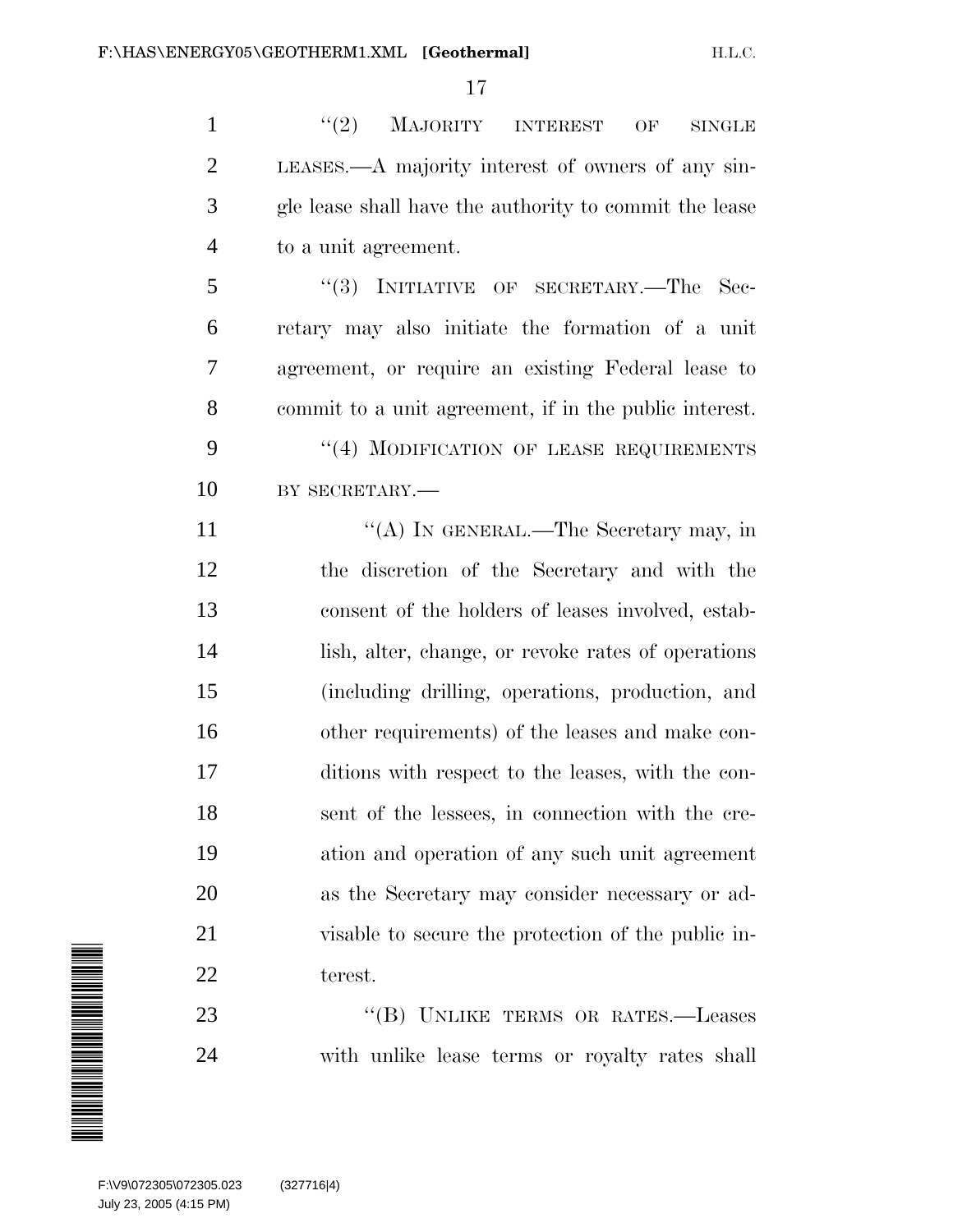not be required to be modified to be in the same unit.

 ''(b) REQUIREMENT OF PLANS UNDER NEW LEASES.—The Secretary may—

 ''(1) provide that geothermal leases issued under this Act shall contain a provision requiring the lessee to operate under a unit agreement; and

 $\langle \langle 2 \rangle$  prescribe the unit agreement under which the lessee shall operate, which shall adequately pro- tect the rights of all parties in interest, including the United States.

12 "(c) MODIFICATION OF RATE OF PROSPECTING, DE- VELOPMENT, AND PRODUCTION.—The Secretary may re- quire that any unit agreement authorized by this section that applies to land owned by the United States contain a provision under which authority is vested in the Sec- retary, or any person, committee, or State or Federal offi- cer or agency as may be designated in the unit agreement to alter or modify, from time to time, the rate of prospecting and development and the quantity and rate of production under the unit agreement.

22 "(d) EXCLUSION FROM DETERMINATION OF HOLD- ING OR CONTROL.—Any land that is subject to a unit agreement approved or prescribed by the Secretary under

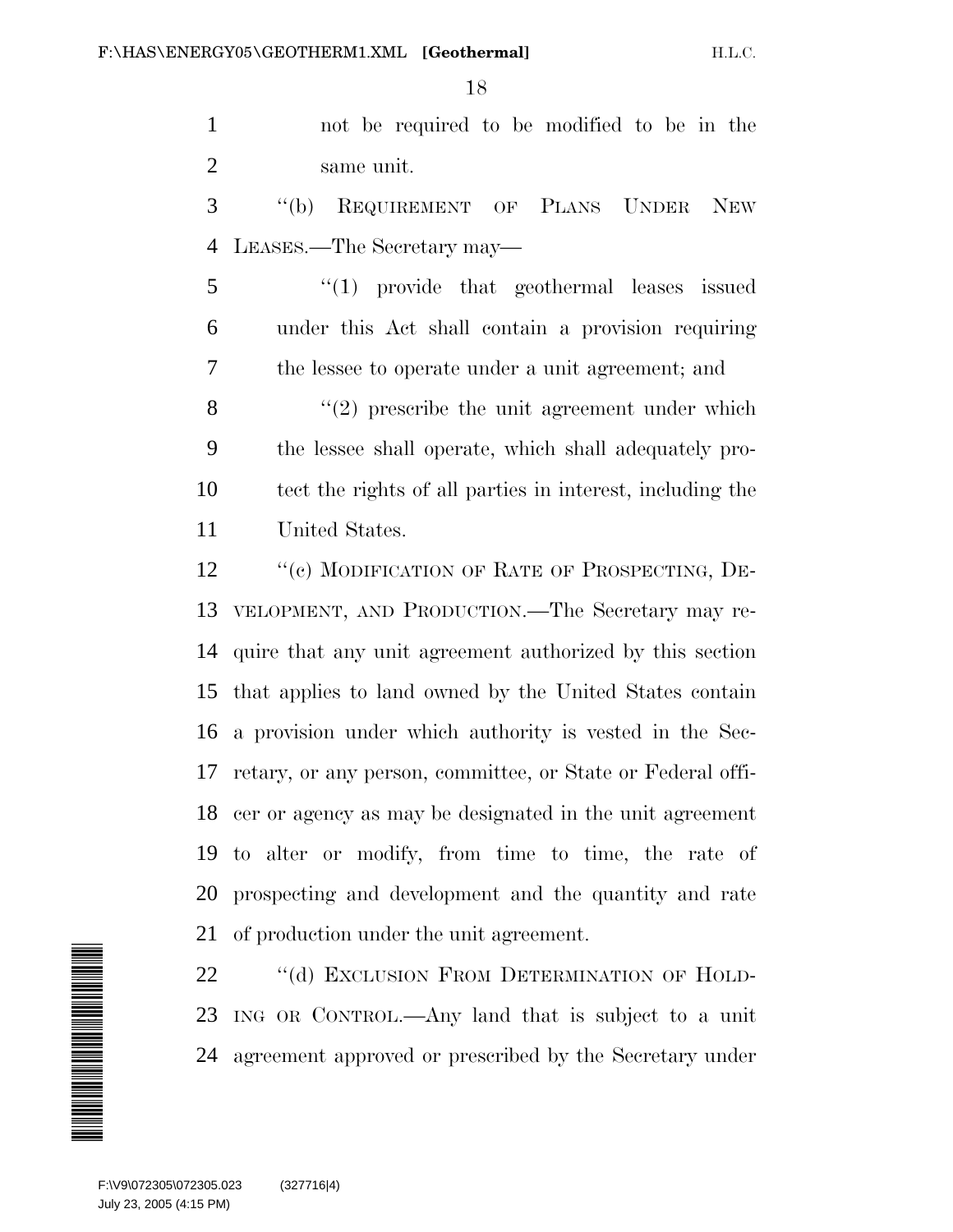this section shall not be considered in determining hold-ings or control under section 7.

 ''(e) POOLING OF CERTAIN LAND.—If separate tracts of land cannot be independently developed and oper- ated to use geothermal resources pursuant to any section of this Act—

 $7 \t\t''(1)$  the land, or a portion of the land, may be pooled with other land, whether or not owned by the United States, for purposes of development and op- eration under a communitization agreement pro- viding for an apportionment of production or royal- ties among the separate tracts of land comprising the production unit, if the pooling is determined by the Secretary to be in the public interest; and

 ''(2) operation or production pursuant to the communitization agreement shall be treated as oper- ation or production with respect to each tract of land that is subject to the communitization agree-ment.

20 <sup>"</sup>(f) UNIT AGREEMENT REVIEW.—

21 "(1) IN GENERAL.—Not later than 5 years after the date of approval of any unit agreement and at least every 5 years thereafter, the Secretary shall—

''(A) review each unit agreement; and

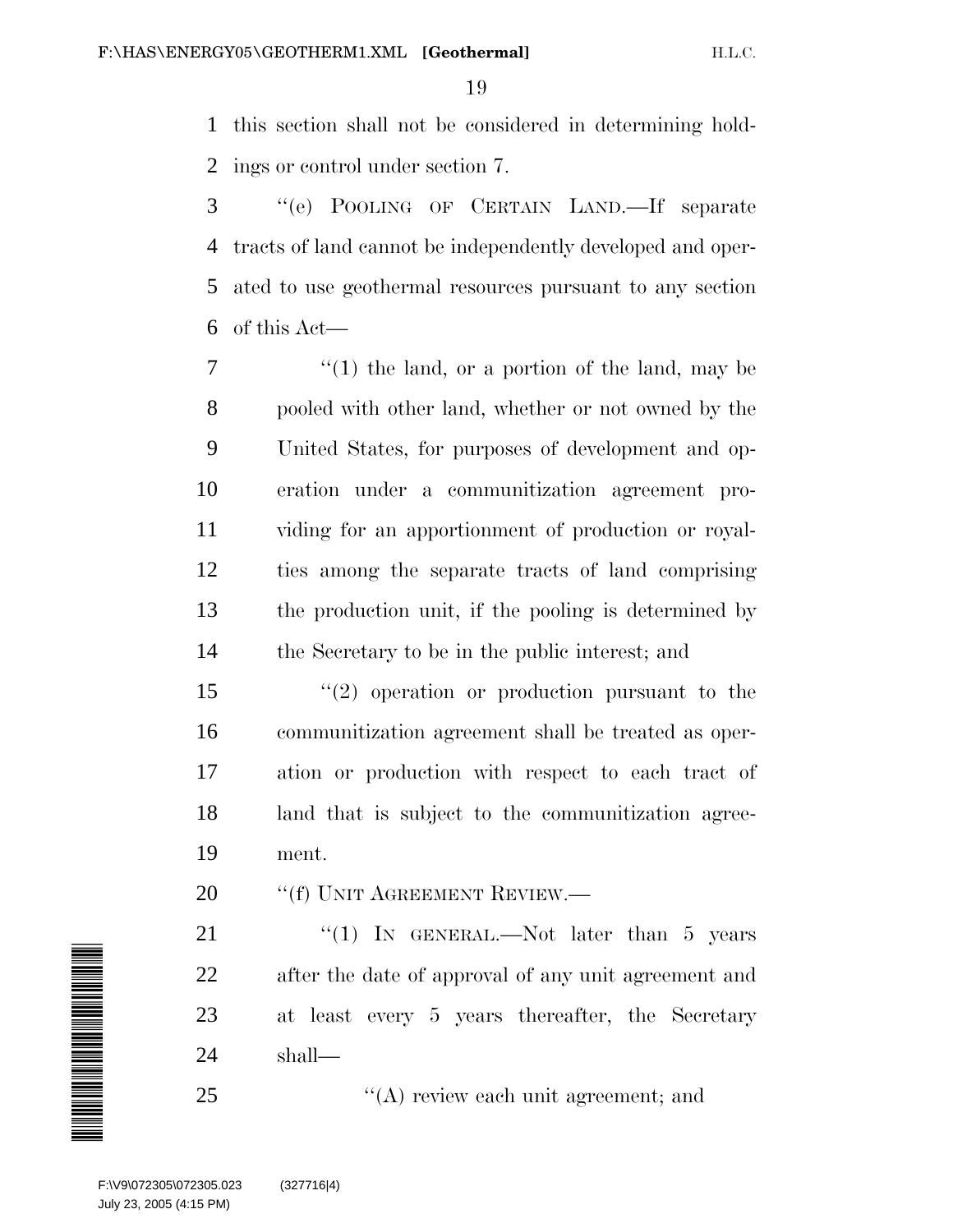| $\mathbf{1}$                                                                                                         | $\lq\lq (B)$ after notice and opportunity for com-     |
|----------------------------------------------------------------------------------------------------------------------|--------------------------------------------------------|
| $\overline{2}$                                                                                                       | ment, eliminate from inclusion in the unit             |
| 3                                                                                                                    | agreement any land that the Secretary deter-           |
| $\overline{4}$                                                                                                       | mines is not reasonably necessary for unit oper-       |
| 5                                                                                                                    | ations under the unit agreement.                       |
| 6                                                                                                                    | BASIS FOR ELIMINATION.—The elimi-<br>(2)               |
| 7                                                                                                                    | nation shall—                                          |
| 8                                                                                                                    | $\lq\lq$ be based on scientific evidence; and          |
| 9                                                                                                                    | "(B) occur only if the elimination is deter-           |
| 10                                                                                                                   | mined by the Secretary to be for the purpose of        |
| 11                                                                                                                   | conserving and properly managing the geo-              |
| 12                                                                                                                   | thermal resource.                                      |
| 13                                                                                                                   | "(3) EXTENSION.—Any land eliminated under              |
| 14                                                                                                                   | this subsection shall be eligible for an extension     |
| 15                                                                                                                   | under section $6(g)$ if the land meets the require-    |
| 16                                                                                                                   | ments for the extension.                               |
| 17                                                                                                                   | "(g) DRILLING OR DEVELOPMENT CONTRACTS.—               |
| 18                                                                                                                   | "(1) IN GENERAL.—The Secretary may,<br>on              |
| 19                                                                                                                   | such conditions as the Secretary may prescribe, ap-    |
| 20                                                                                                                   | prove drilling or development contracts made by 1 or   |
| 21                                                                                                                   | more lessees of geothermal leases, with 1 or more      |
| 22                                                                                                                   | persons, associations, or corporations if, in the dis- |
| 23                                                                                                                   | cretion of the Secretary, the conservation of natural  |
| 24                                                                                                                   | resources or the public convenience or necessity may   |
| <b>MANAGERIA MANAGERIA ANGELIA ANGELIA ANGELIA ANGELIA ANGELIA ANGELIA ANGELIA ANGELIA ANGELIA ANGELIA ANGELIA A</b> |                                                        |
|                                                                                                                      |                                                        |
| F:\V9\072305\072305.023<br>July 23, 2005 (4:15 PM)                                                                   | (327716 4)                                             |

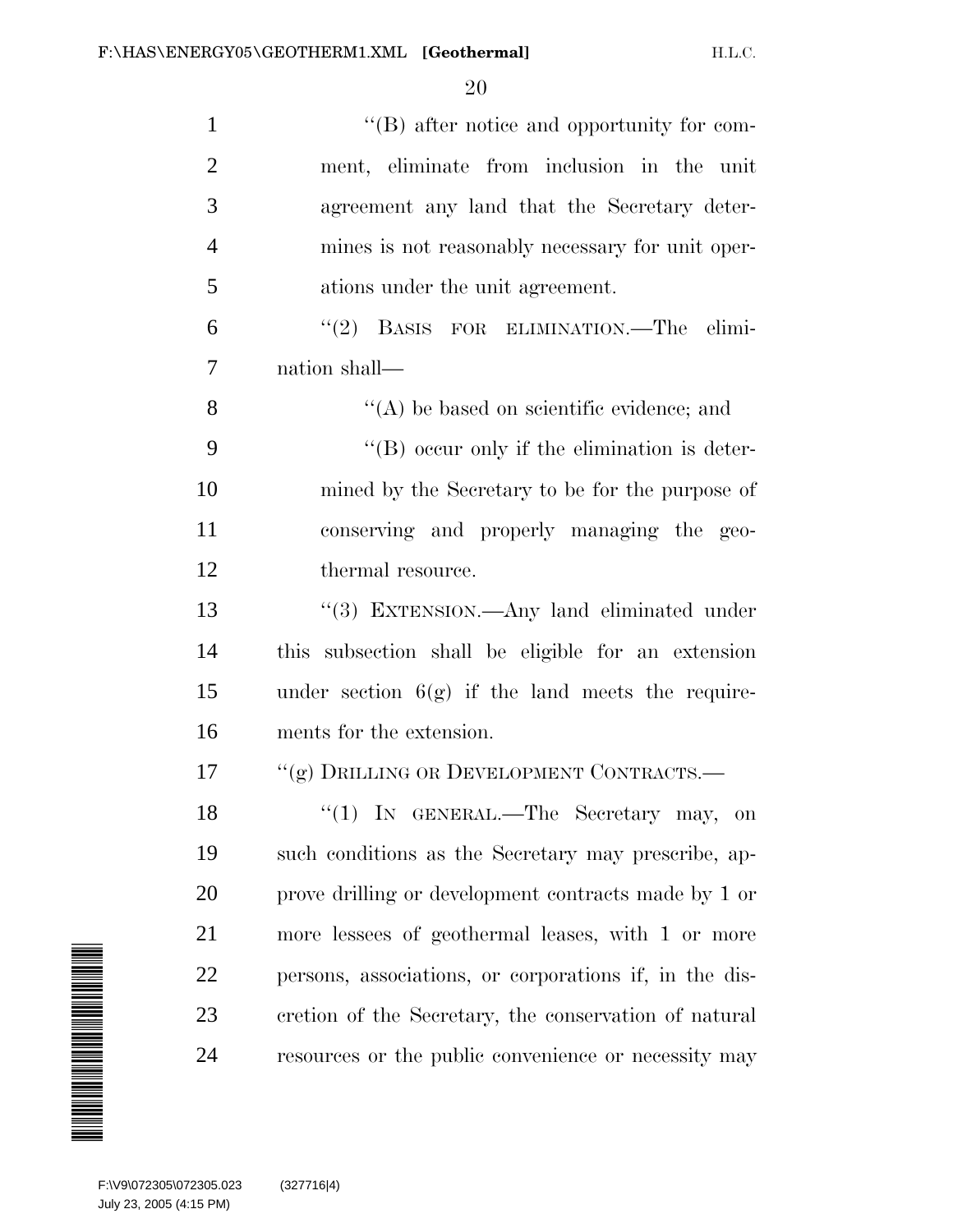- require or the interests of the United States may be best served by the approval.
- 3 "(2) HOLDINGS OR CONTROL.—Each lease op- erated under an approved drilling or development contract, and interest under the contract, shall be excepted in determining holdings or control under section 7.

8 "(h) COORDINATION WITH STATE GOVERNMENTS.— The Secretary shall coordinate unitization and pooling ac-tivities with appropriate State agencies.''.

## **SEC. 328 [H1811/S267; HR]. ROYALTY ON BYPRODUCTS.**

 Section 5 of the Geothermal Steam Act of 1970 (30 13 U.S.C. 1004) (as amended by section  $323(a)$ ) is further amended in subsection (a) by striking paragraph (2) and inserting the following:

 $\frac{16}{2}$  a royalty on any byproduct that is a min- eral specified in the first section of the Mineral Leasing Act (30 U.S.C. 181), and that is derived from production under the lease, at the rate of the royalty that applies under that Act to production of 21 the mineral under a lease under that Act;".

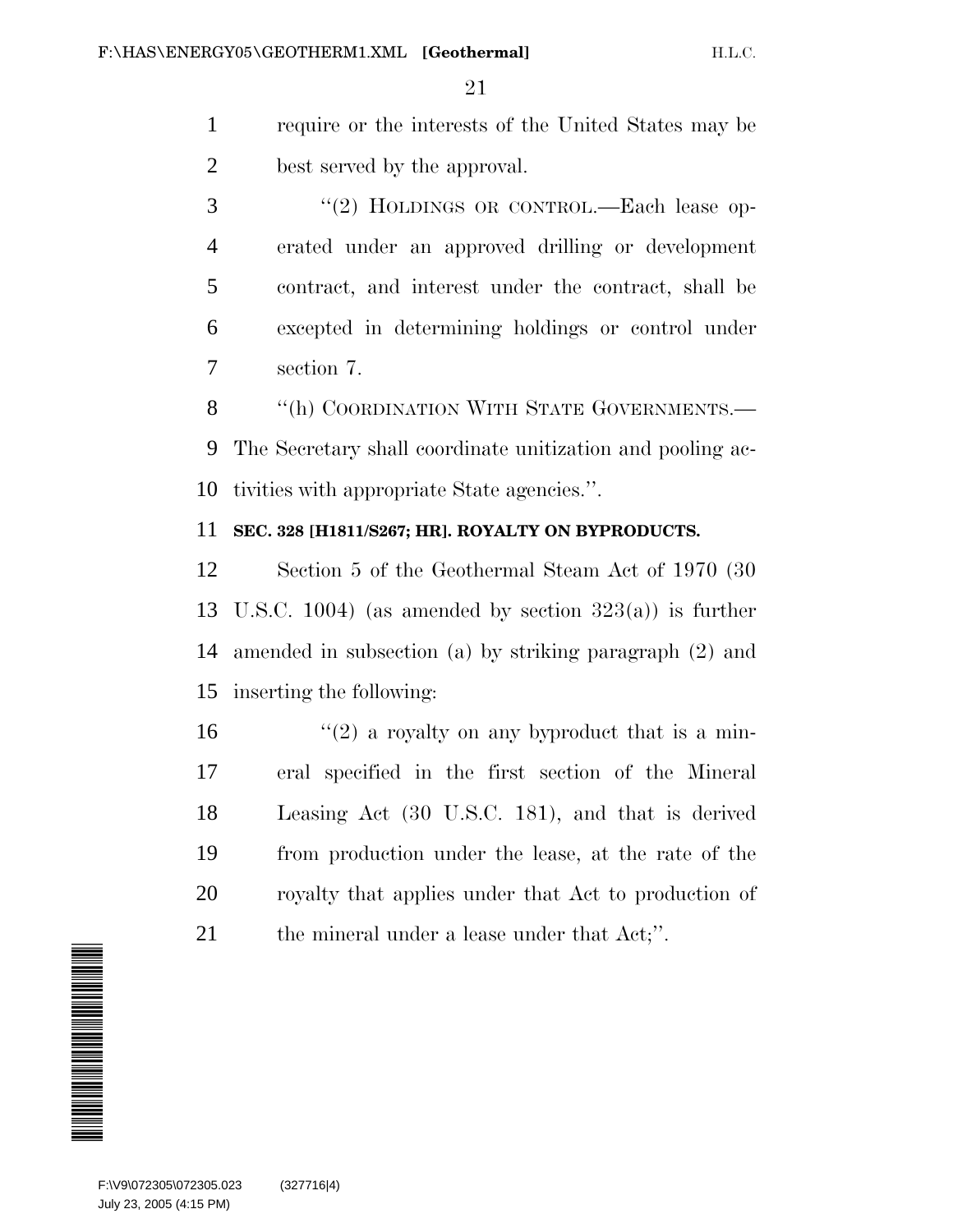| $\mathbf{1}$   | SEC. 329 [H1812; SR, w/amdt]. AUTHORITIES OF SECRETARY           |
|----------------|------------------------------------------------------------------|
| $\overline{2}$ | TO READJUST TERMS, CONDITIONS, RENT-                             |
| 3              | ALS, AND ROYALTIES.                                              |
| 4              | Section 8(b) of the Geothermal Steam Act of 1970                 |
| 5              | $(30 \text{ U.S.C. } 1006)$ is amended in the second sentence by |
| 6              | striking "period, and in no event" and all that follows          |
| 7              | through the end of the sentence and inserting "period".          |
| 8              | SEC. 330 [1813; SR]. CREDITING OF RENTAL TOWARD ROY-             |
| 9              | ALTY.                                                            |
| 10             | Section 5 of the Geothermal Steam Act of 1970 (30)               |
| 11             | U.S.C. 1004) (as amended by sections $323$ and $324$ ) is        |
| 12             | further amended—                                                 |
| 13             | (1) in subsection (a)(2) by inserting "and"                      |
| 14             | after the semicolon at the end;                                  |
| 15             | $(2)$ in subsection $(a)(3)$ by striking "; and" and             |
| 16             | inserting a period;                                              |
| 17             | $(3)$ by striking paragraph $(4)$ of subsection $(a)$ ;          |
| 18             | and                                                              |
| 19             | (4) by adding at the end the following:                          |
| 20             | "(e) CREDITING OF RENTAL TOWARD ROYALTY.-                        |
| 21             | Any annual rental under this section that is paid with re-       |
| 22             | spect to a lease before the first day of the year for which      |
| 23             | the annual rental is owed shall be credited to the amount        |
| 24             | of royalty that is required to be paid under the lease for       |
| 25             | that year.".                                                     |
|                |                                                                  |

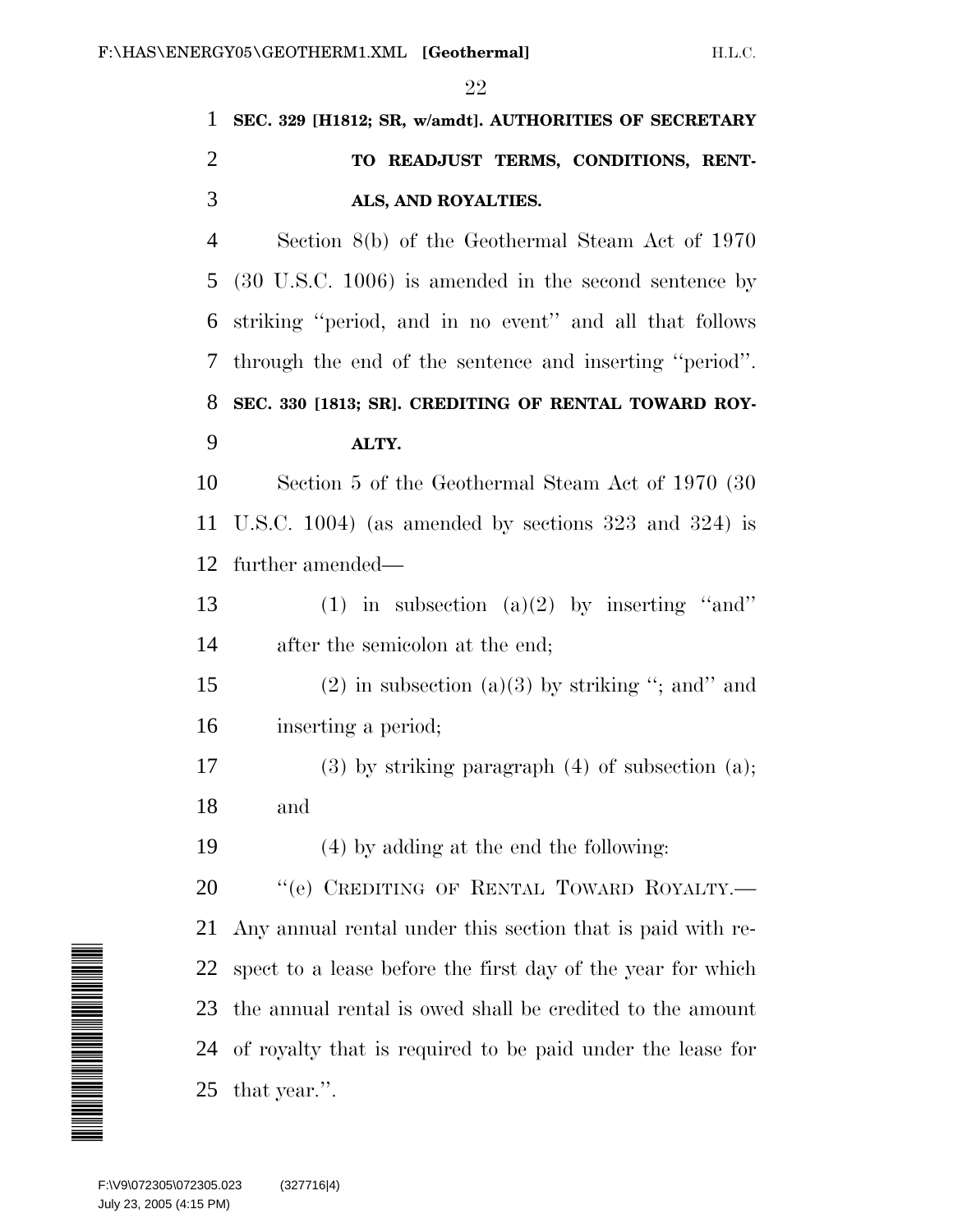| 1                                                                                                                           | SEC. 331 [H1814/S268; SR, w/amdt]. LEASE DURATION AND                |
|-----------------------------------------------------------------------------------------------------------------------------|----------------------------------------------------------------------|
| $\overline{2}$                                                                                                              | WORK COMMITMENT REQUIREMENTS.                                        |
| 3                                                                                                                           | Section 6 of the Geothermal Steam Act of 1970 (30)                   |
| 4                                                                                                                           | U.S.C. $1005$ ) is amended—                                          |
| 5                                                                                                                           | (1) by striking so much as precedes subsection                       |
| 6                                                                                                                           | $(e)$ , and striking subsections $(e)$ , $(g)$ , $(h)$ , $(i)$ , and |
| 7                                                                                                                           | (j);                                                                 |
| 8                                                                                                                           | $(2)$ by redesignating subsections $(e)$ , $(d)$ , and               |
| 9                                                                                                                           | (f) in order as subsections $(g)$ , $(h)$ , and $(i)$ ; and          |
| 10                                                                                                                          | $(3)$ by inserting before subsection $(g)$ , as so re-               |
| 11                                                                                                                          | designated, the following:                                           |
| 12                                                                                                                          | "SEC. 6. LEASE TERM AND WORK COMMITMENT REQUIRE-                     |
| 13                                                                                                                          | MENTS.                                                               |
| 14                                                                                                                          | $``(a)$ In GENERAL.—                                                 |
| 15                                                                                                                          | "(1) PRIMARY TERM.— $A$ geothermal lease shall                       |
| 16                                                                                                                          | be for a primary term of 10 years.                                   |
| 17                                                                                                                          | "(2) INITIAL EXTENSION.—The Secretary shall                          |
| 18                                                                                                                          | extend the primary term of a geothermal lease for                    |
| 19                                                                                                                          | 5 years if, for each year after the tenth year of the                |
| 20                                                                                                                          | lease-                                                               |
| 21                                                                                                                          | $\lq\lq$ the Secretary determined under sub-                         |
| 22                                                                                                                          | section (b) that the lessee satisfied the work                       |
| <u>M A THE MANAGER STATE OF A THE STATE OF A THE STATE OF A THE STATE OF A THE STATE OF A THE STATE OF A THE STAT</u><br>23 | commitment requirements that applied to the                          |
| 24                                                                                                                          | lease for that year; or                                              |
| 25                                                                                                                          | "(B) the lessee paid in annual payments                              |
| 26                                                                                                                          | accordance with subsection (c).                                      |
| F:\V9\072305\072305.023<br>July 23, 2005 (4:15 PM)                                                                          | (327716 4)                                                           |

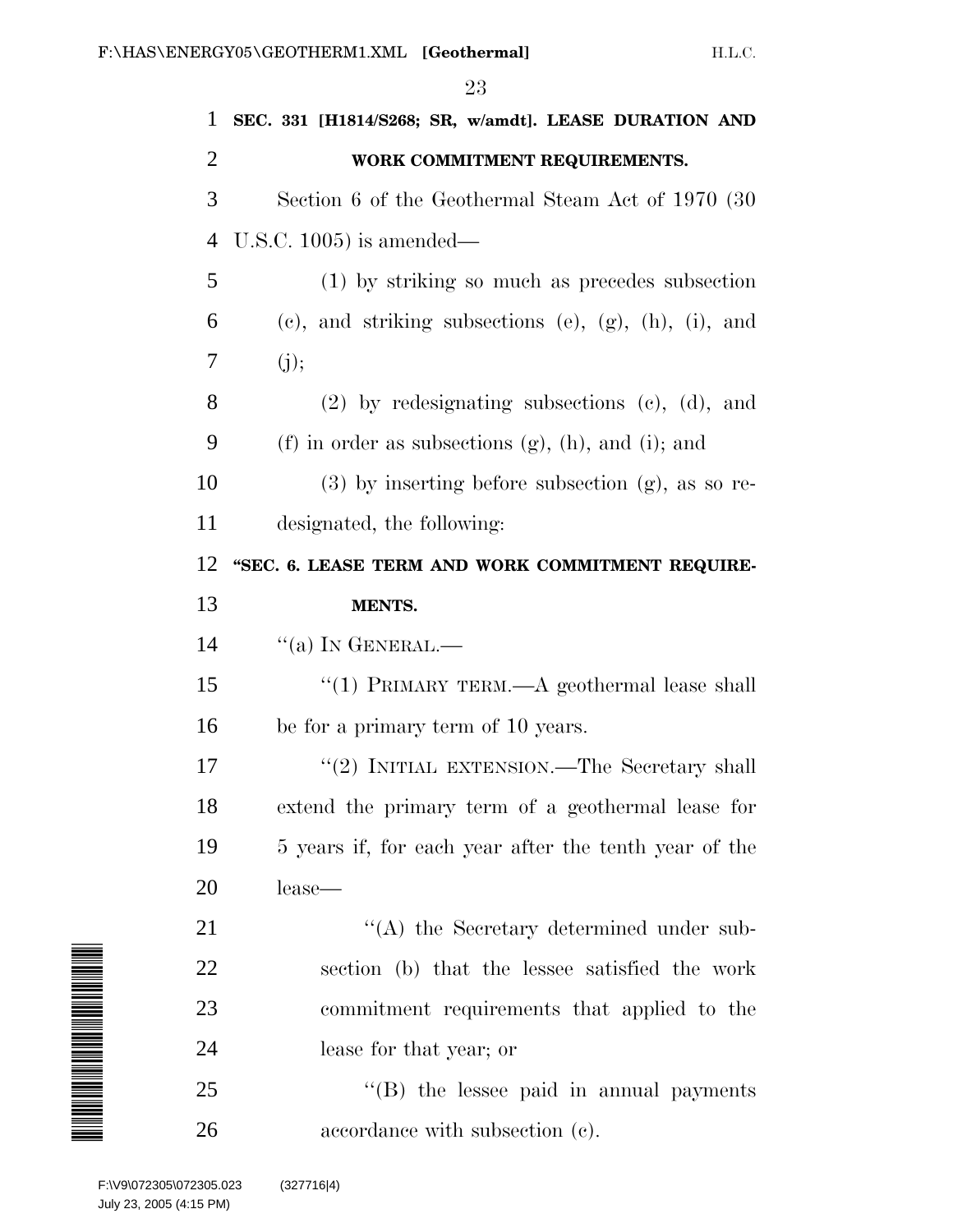1 ''(3) ADDITIONAL EXTENSION.—The Secretary shall extend the primary term of a geothermal lease (after an initial extension under paragraph (2)) for an additional 5 years if, for each year of the initial extension under paragraph (2), the Secretary deter- mined under subsection (b) that the lessee satisfied the minimum work requirements that applied to the lease for that year. ''(b) REQUIREMENT TO SATISFY ANNUAL MINIMUM

WORK REQUIREMENT.—

 $\frac{1}{2}$  (1) In GENERAL.—The lessee for a geothermal lease shall, for each year after the tenth year of the lease, satisfy minimum work requirements prescribed by the Secretary that apply to the lease for that year.

16 "(2) PRESCRIPTION OF MINIMUM WORK RE- QUIREMENTS.—The Secretary shall issue regulations prescribing minimum work requirements for geo-thermal leases, that—

20  $\langle (A)$  establish a geothermal potential; and 21 ''(B) if a geothermal potential has been es- tablished, confirm the existence of producible 23 geothermal resources.

24 "(c) PAYMENTS OF LIEU OF MINIMUM WORK RE-QUIREMENTS.—In lieu of the minimum work requirements



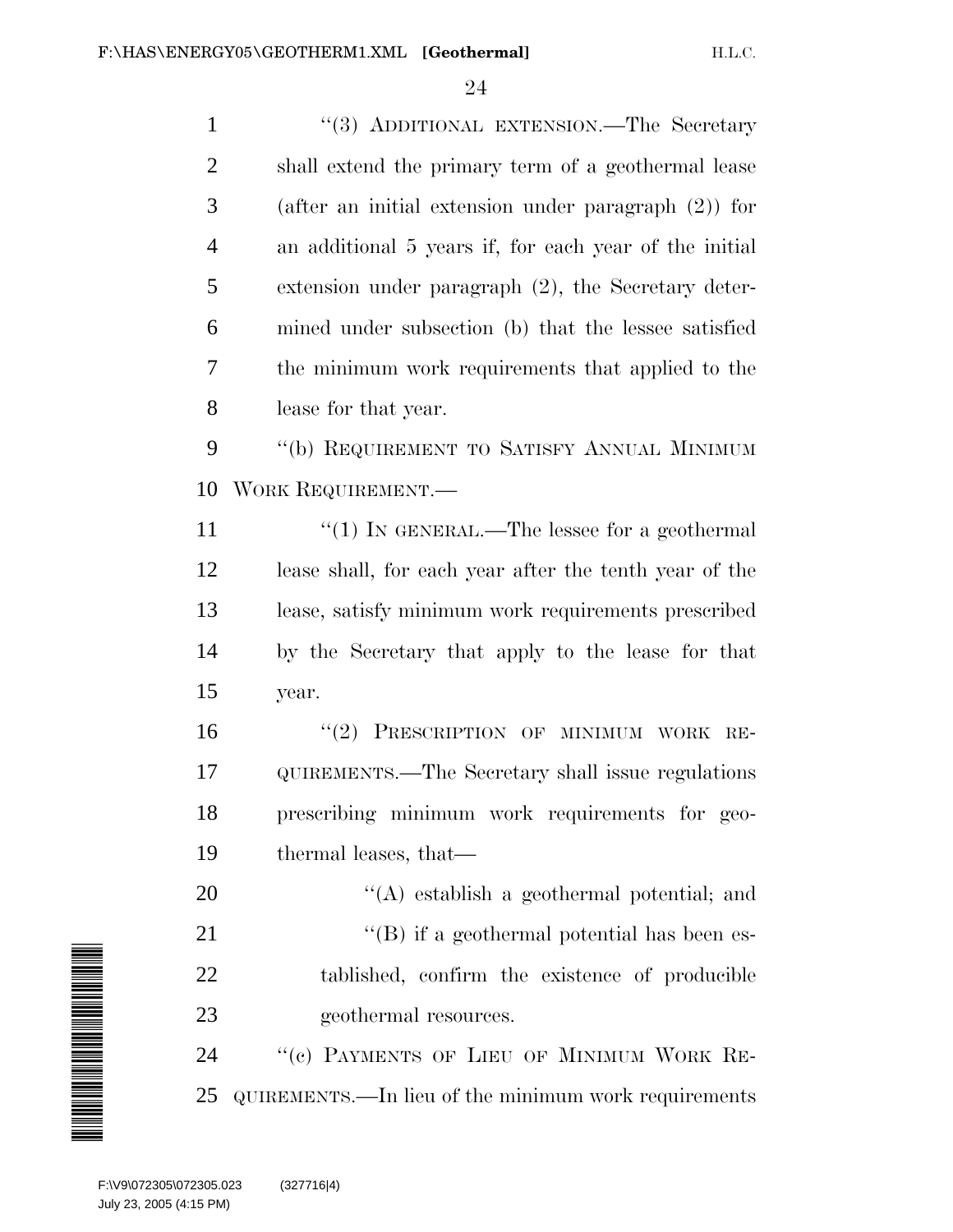set forth in subsection (b)(2), the Secretary shall by regu- lation establish minimum annual payments which may be made by the lessee for a limited number of years that the Secretary determines will not impair achieving diligent de- velopment of the geothermal resource, but in no event shall the number of years exceed the duration of the exten-sion period provided in subsection (a).

8 "(d) TRANSITION RULES FOR LEASES ISSUED PRIOR 9 TO ENACTMENT OF ENERGY POLICY ACT OF 2005.—The Secretary shall by regulation establish transition rules for leases issued before the date of the enactment of this sub- section, including terms under which a lease that is near the end of its term on the date of enactment of this sub-section may be extended for up to 2 years—

15  $\frac{1}{2}$  (1) to allow achievement of production under the lease; or

 $\frac{17}{2}$  ''(2) to allow the lease to be included in a pro-ducing unit.

 ''(e) GEOTHERMAL LEASE OVERLYING MINING CLAIM.—

21 "(1) EXEMPTION.—The lessee for a geothermal lease of an area overlying an area subject to a min- ing claim for which a plan of operations has been approved by the relevant Federal land management agency is exempt from annual work requirements es-

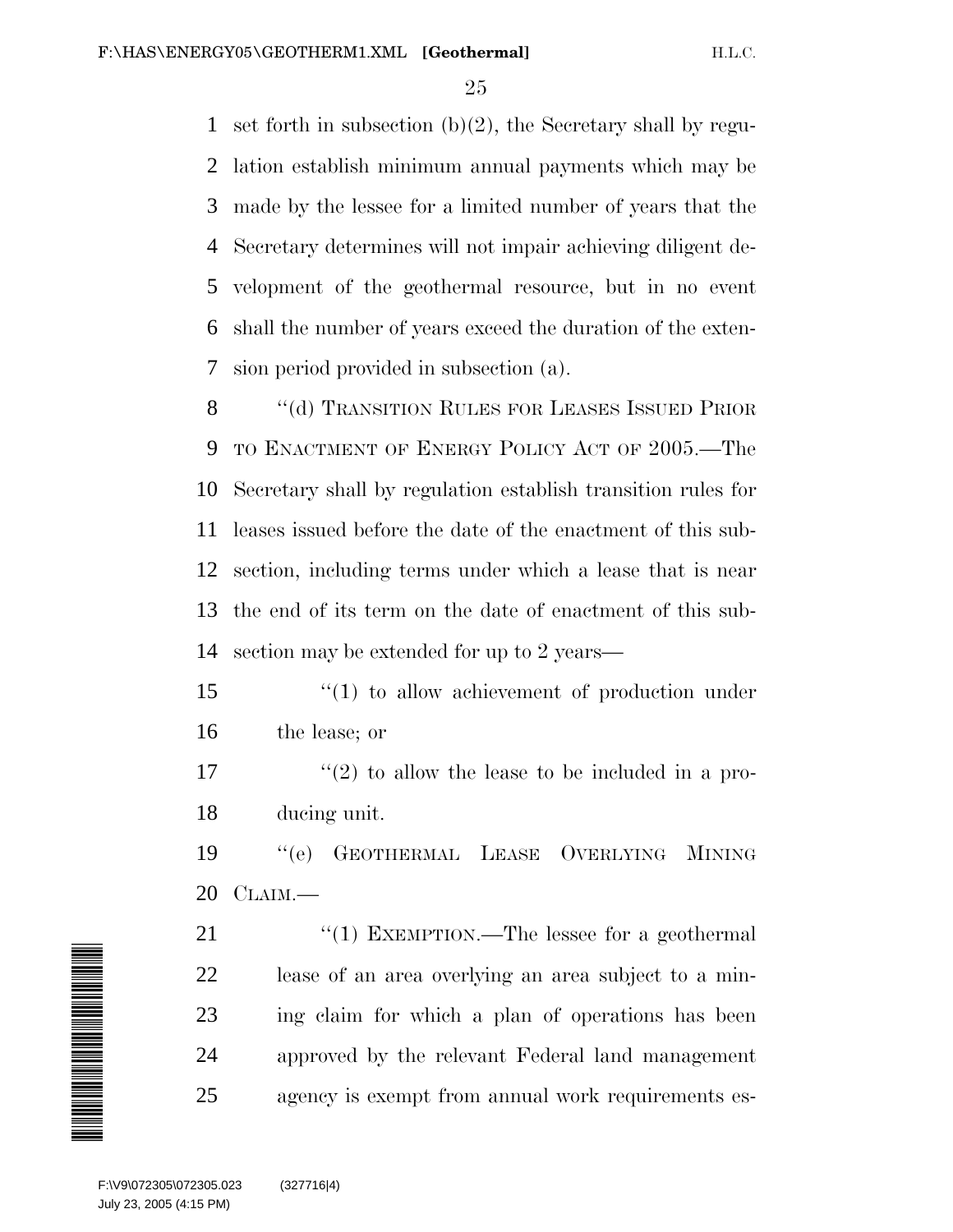tablished under this Act, if development of the geo-2 thermal resource subject to the lease would interfere with the mining operations under such claim.

4 "(2) TERMINATION OF EXEMPTION.—An ex- emption under this paragraph expires upon the ter-mination of the mining operations.

 ''(f) TERMINATION OF APPLICATION OF REQUIRE- MENTS.—Minimum work requirements prescribed under this section shall not apply to a geothermal lease after the date on which the geothermal resource is utilized under the lease in commercial quantities.''.

## **SEC. 332 [H1815/S270; HR]. ADVANCED ROYALTIES RE-QUIRED FOR CESSATION OF PRODUCTION.**

 Section 5 of the Geothermal Steam Act of 1970 (30 U.S.C. 1004) (as amended by sections 323, 324, and 330) is further amended by adding at the end the following: ''(f) ADVANCED ROYALTIES REQUIRED FOR CES-SATION OF PRODUCTION.—

 $\frac{1}{2}$  (1) In GENERAL.—Subject to paragraphs (2) and (3), if, at any time after commercial production under a lease is achieved, production ceases for any reason, the lease shall remain in full force and effect for a period of not more than an aggregate number of 10 years beginning on the date production ceases, if, during the period in which production is ceased,

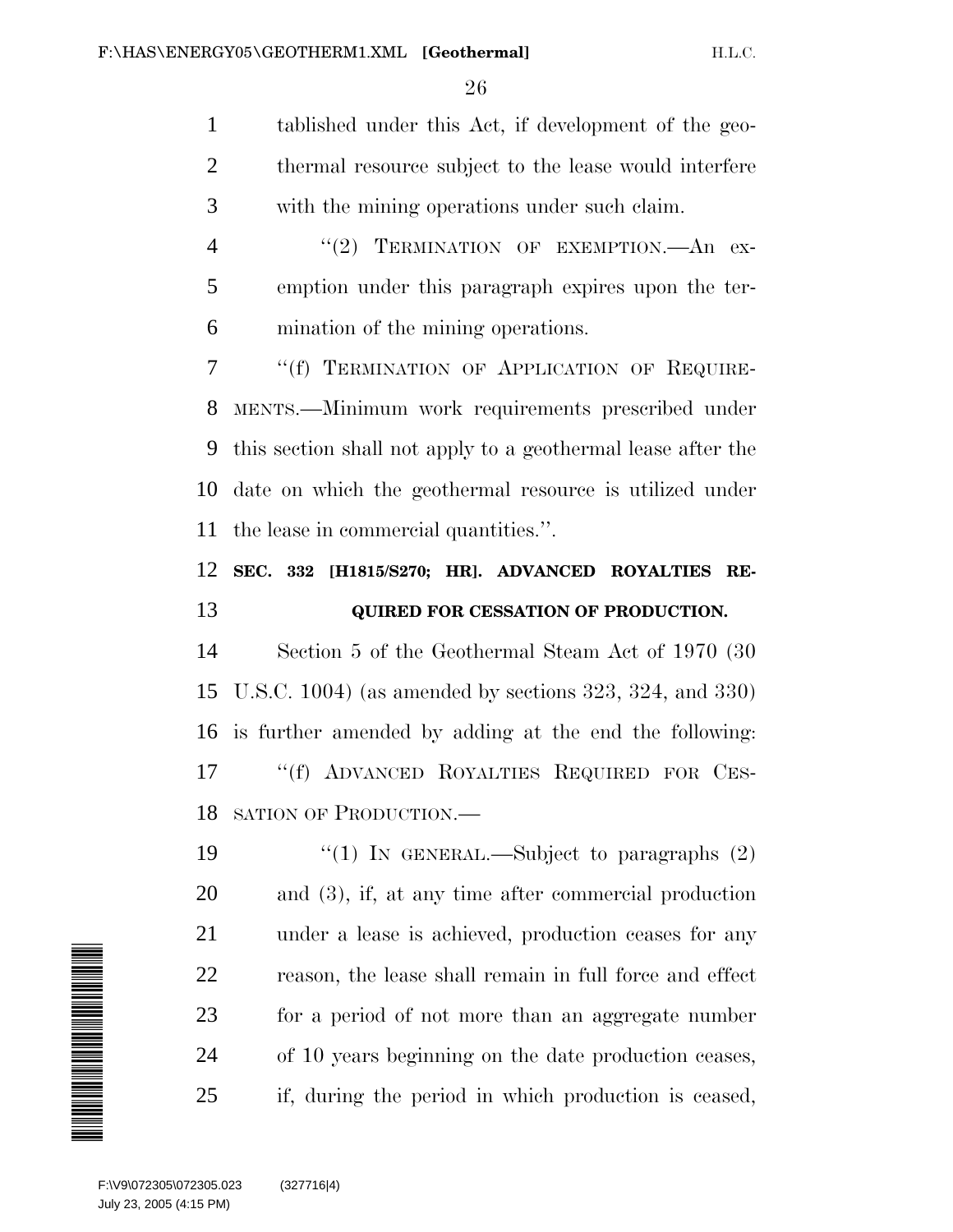| $\mathbf{1}$   | the lessee pays royalties in advance at the monthly       |
|----------------|-----------------------------------------------------------|
| $\overline{2}$ | average rate at which the royalty was paid during         |
| 3              | the period of production.                                 |
| $\overline{4}$ | "(2) REDUCTION.—The amount of any produc-                 |
| 5              | tion royalty paid for any year shall be reduced (but      |
| 6              | not below 0) by the amount of any advanced royal-         |
| 7              | ties paid under the lease to the extent that the ad-      |
| 8              | vance royalties have not been used to reduce produc-      |
| 9              | tion royalties for a prior year.                          |
| 10             | "(3) EXCEPTIONS.—Paragraph (1) shall not                  |
| 11             | apply if the cessation in production is required or       |
| 12             | otherwise caused by—                                      |
| 13             | $\lq\lq$ the Secretary;                                   |
| 14             | "(B) the Secretary of the Air Force;                      |
| 15             | $\lq\lq$ (C) the Secretary of the Army;                   |
| 16             | $\lq\lq$ (D) the Secretary of the Navy;                   |
| 17             | "(E) a State or a political subdivision of a              |
| 18             | State; or                                                 |
| 19             | $\lq\lq(F)$ a force majeure.".                            |
| 20             | SEC. 333 [H1816/S269; HR]. ANNUAL RENTAL.                 |
| 21             | (a) ANNUAL RENTAL RATE.—Section 5 of the Geo-             |
| 22             | thermal Steam Act of 1970 (30 U.S.C. 1004) (as amended    |
| 23             | by section $323(a)$ is further amended in subsection (a)  |
|                | 24 by striking paragraph (3) and inserting the following: |
|                |                                                           |

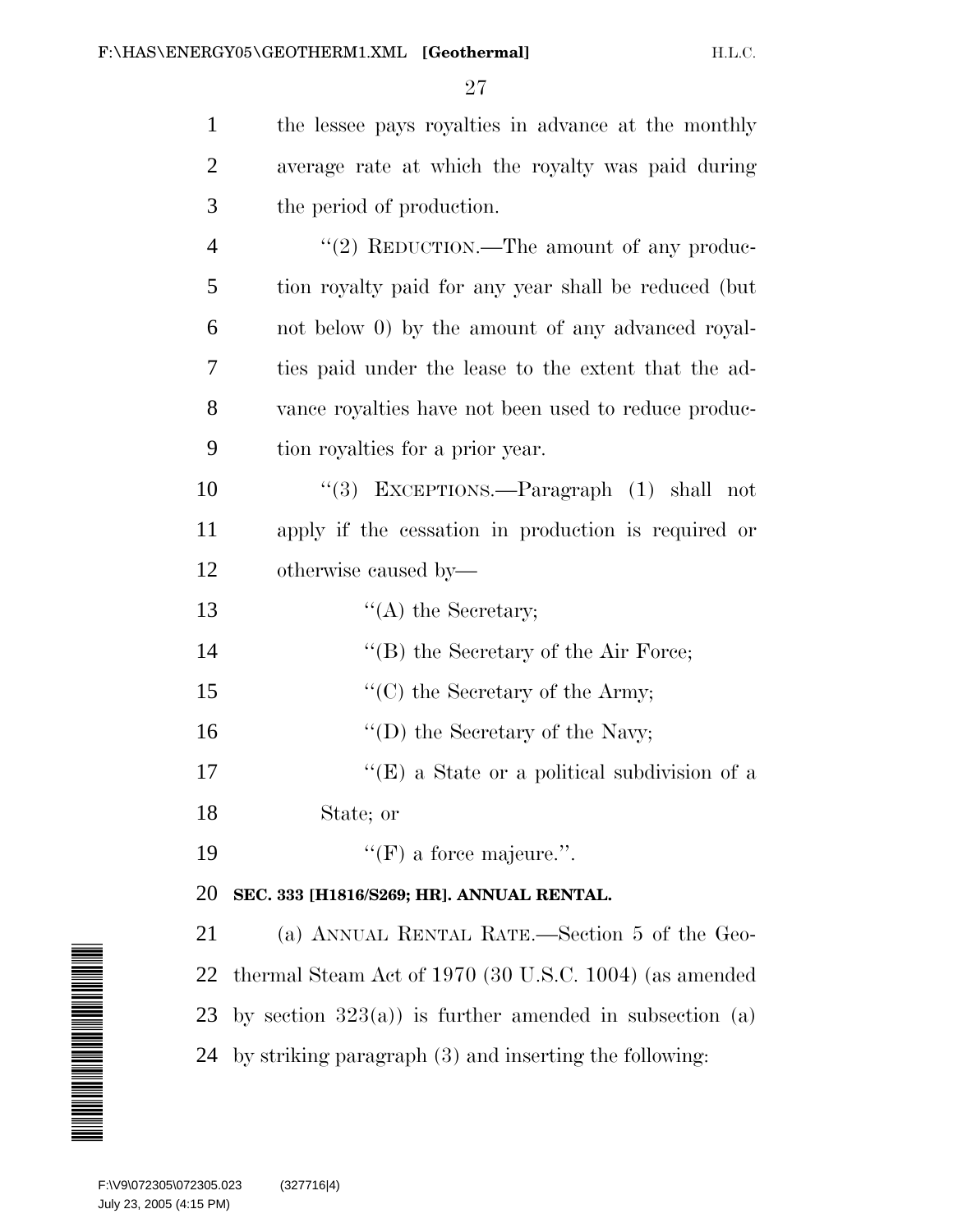| $\mathbf{1}$   | $(3)$ payment in advance of an annual rental of          |
|----------------|----------------------------------------------------------|
| $\overline{2}$ | not less than—                                           |
| 3              | "(A) for each of the first through tenth                 |
| $\overline{4}$ | years of the lease—                                      |
| 5              | "(i) in the case of a lease awarded in                   |
| 6              | a noncompetitive lease sale, \$1 per acre or             |
| 7              | fraction thereof; or                                     |
| 8              | "(ii) in the case of a lease awarded in                  |
| 9              | a competitive lease sale, \$2 per acre or                |
| 10             | fraction thereof for the first year and \$3              |
| 11             | per acre or fraction thereof for each of the             |
| 12             | second through 10th years; and                           |
| 13             | $\lq$ (B) for each year after the 10th year of           |
| 14             | the lease, $$5$ per acre or fraction thereof;".          |
| 15             | (b) TERMINATION OF LEASE FOR FAILURE TO PAY              |
| 16             | RENTAL.—Section 5 of the Geothermal Steam Act of         |
| 17             | 1970 (30 U.S.C. 1004) (as amended by sections 323, 324,  |
|                | 18 330, and 332) is further amended by adding at the end |
| 19             | the following:                                           |
| 20             | "(g) TERMINATION OF LEASE FOR FAILURE TO PAY             |
| 21             | RENTAL.—                                                 |
| 22             | " $(1)$ IN GENERAL.—The Secretary shall termi-           |
| 23             | nate any lease with respect to which rental is not       |
| 24             | paid in accordance with this Act and the terms of        |
| 25             | the lease under which the rental is required, on the     |

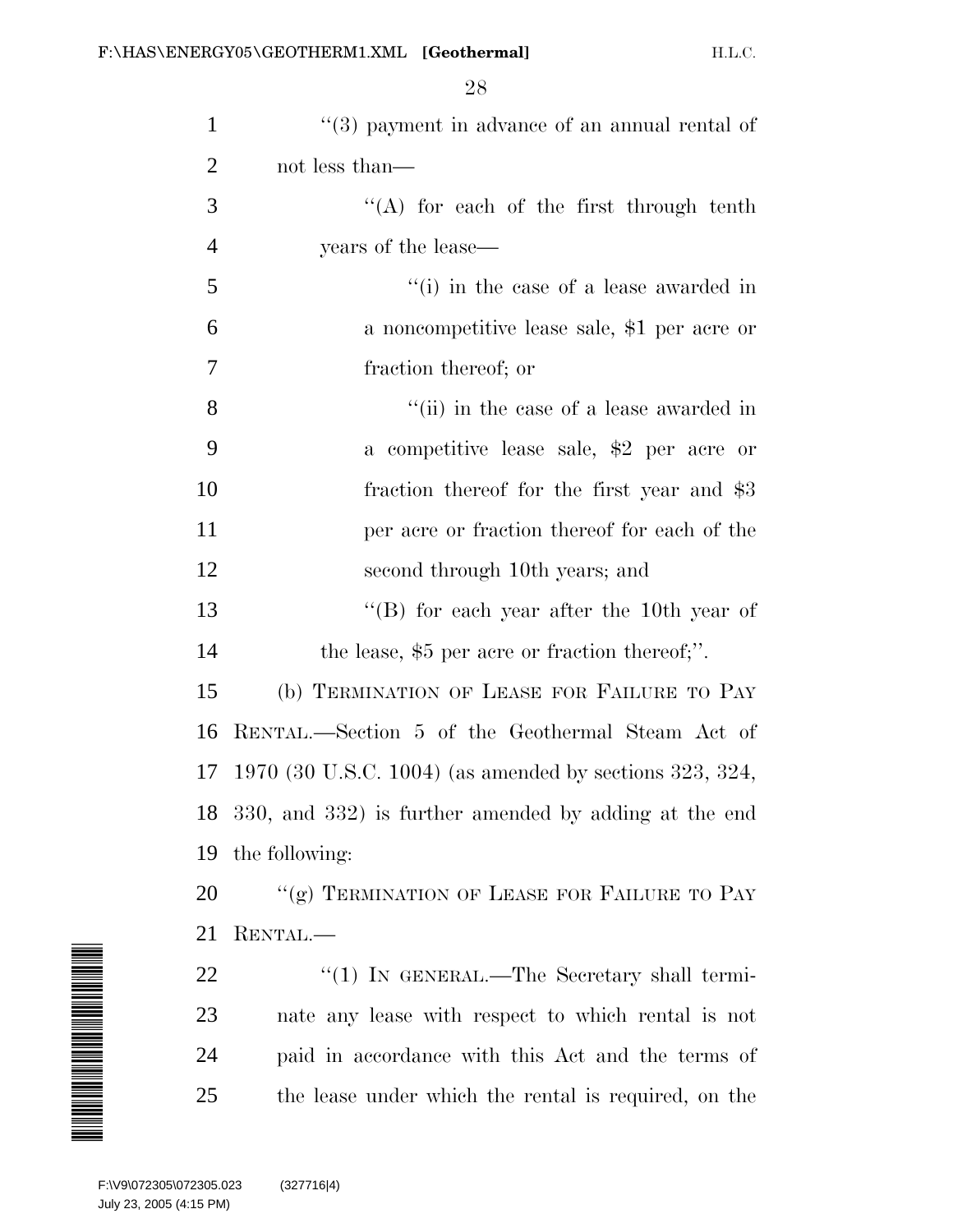expiration of the 45-day period beginning on the date of the failure to pay the rental. ''(2) NOTIFICATION.—The Secretary shall promptly notify a lessee that has not paid rental re- quired under the lease that the lease will be termi- nated at the end of the period referred to in para- graph (1). 8 "(3) REINSTATEMENT.—A lease that would otherwise terminate under paragraph (1) shall not terminate under that paragraph if the lessee pays to the Secretary, before the end of the period referred to in paragraph (1), the amount of rental due plus a late fee equal to 10 percent of the amount.''. **SEC. 334 [H1817; SR w/amdt]. DEPOSIT AND USE OF GEO- THERMAL LEASE REVENUES FOR 5 FISCAL YEARS.** (a) DEPOSIT OF GEOTHERMAL RESOURCES LEASES.—Notwithstanding any other provision of law, amounts received by the United States in the first 5 fiscal years beginning after the date of enactment of this Act as rentals, royalties, and other payments required under leases under the Geothermal Steam Act of 1970, excluding funds required to be paid to State and county govern- ments, shall be deposited into a separate account in the Treasury. 22<br>23<br>24<br>25<br>E:\V9\072305\072305.07<br>July 23, 2005 (4:15 PM)

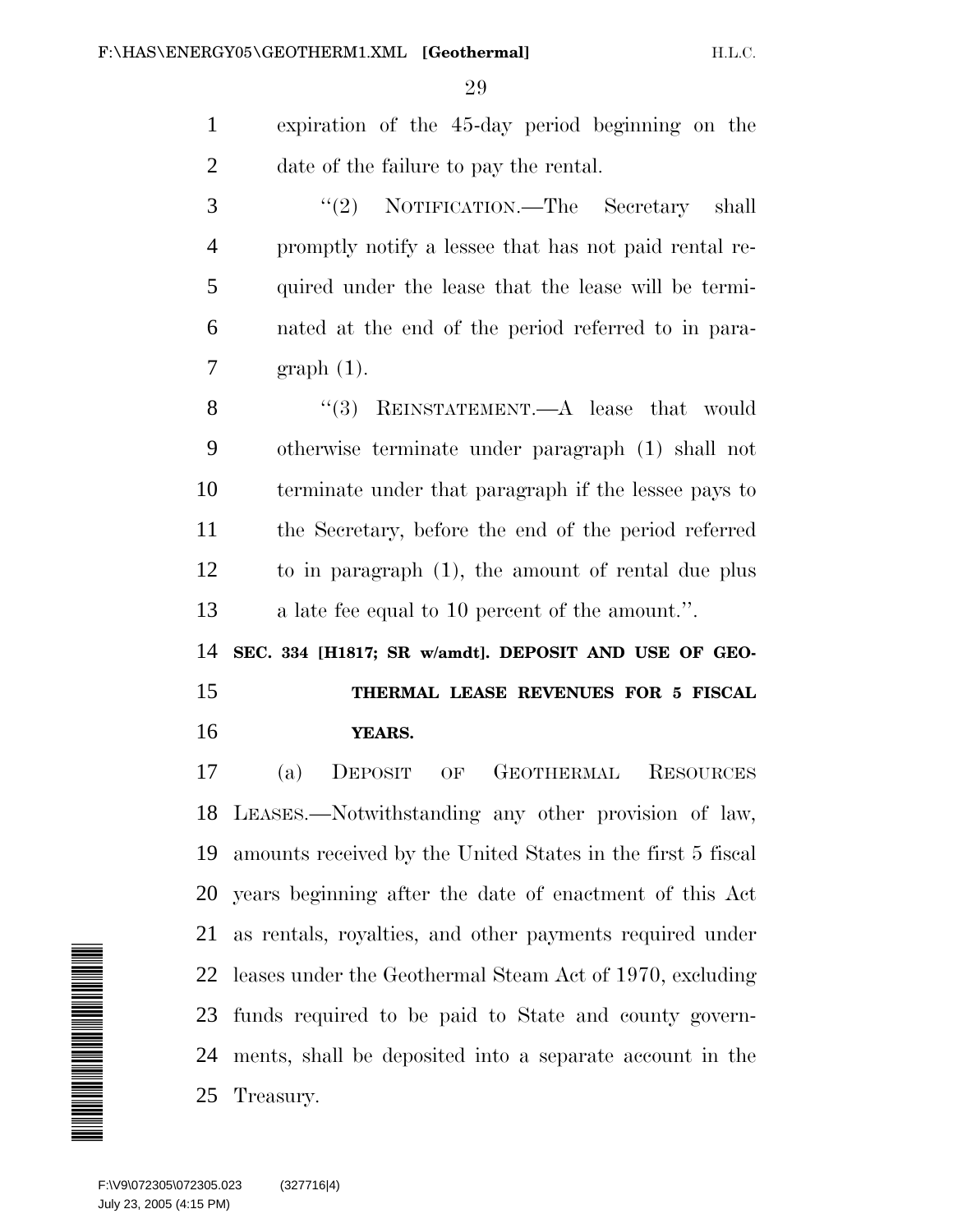(b) USE OF DEPOSITS.—Amounts deposited under subsection (a) shall be available to the Secretary of the Interior for expenditure, without further appropriation and without fiscal year limitation, to implement the Geo-thermal Steam Act of 1970 and this Act.

 (c) TRANSFER OF FUNDS.—For the purposes of co- ordination and processing of geothermal leases and geo- thermal use authorizations on Federal land the Secretary of the Interior may authorize the expenditure or transfer of such funds as are necessary to the Forest Service.

## **SEC. 335 [H1818; SR w/amdt]. ACREAGE LIMITATIONS.**

 Section 7 of the Geothermal Steam Act of 1970 (30 U.S.C. 1006) is amended—

 (1) by striking ''**SEC. 7.**'', and by inserting im- mediately before and above the first paragraph the following:

## **''SEC. 7. ACREAGE LIMITATIONS.''**;

(2) in the first paragraph—

 (A) by striking ''two thousand five hun- dred and sixty acres'' and inserting ''5,120 acres''; and

 (B) by striking ''twenty thousand four hundred and eighty acres'' and inserting ''51,200 acres''; and

(3) by striking the second paragraph.

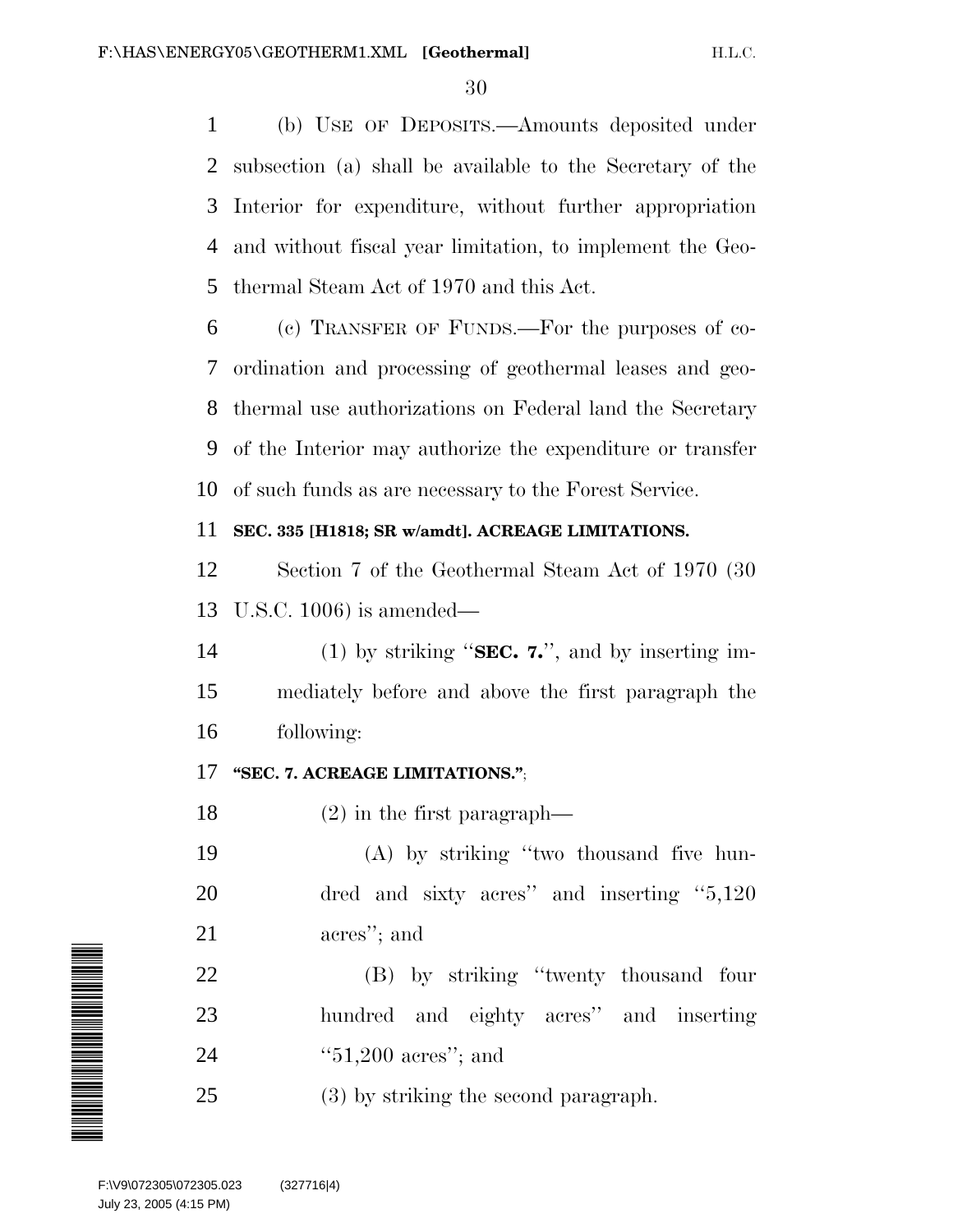| $\mathbf{1}$                                       | SEC. 336 [H1819/S272; SR, w/amdt]. TECHNICAL AMEND-                 |
|----------------------------------------------------|---------------------------------------------------------------------|
| $\overline{2}$                                     | MENTS.                                                              |
| 3                                                  | The Geothermal Steam Act of 1970 (30 U.S.C. 1001)                   |
| 4                                                  | et seq.) is further amended as follows:                             |
| 5                                                  | (1) By striking "geothermal steam and associ-                       |
| 6                                                  | ated geothermal resources" each place it appears                    |
| 7                                                  | and inserting "geothermal resources".                               |
| 8                                                  | $(2)$ Section 2 (30 U.S.C. 1001) is amended by                      |
| 9                                                  | adding at the end the following:                                    |
| 10                                                 | "(g) 'direct use' means utilization of geothermal                   |
| 11                                                 | resources for commercial, residential, agricultural,                |
| 12                                                 | public facilities, or other energy needs other than the             |
| 13                                                 | commercial production of electricity; and".                         |
| 14                                                 | $(3)$ Section 21 $(30 \text{ U.S.C. } 1020)$ is amended by          |
| 15                                                 | striking "(a) Within one hundred" and all that fol-                 |
| 16                                                 | lows through "(b) Geothermal" and inserting "Geo-                   |
| 17                                                 | thermal".                                                           |
| 18                                                 | $(4)$ The first section $(30 \text{ U.S.C. } 1001 \text{ note})$ is |
| 19                                                 | amended by striking "That this" and inserting the                   |
| 20                                                 | following:                                                          |
| 21                                                 | "SEC. 1. SHORT TITLE.                                               |
| 22                                                 | "This".                                                             |
| 23                                                 | $(5)$ Section 2 $(30 \text{ U.S.C. } 1001)$ is amended by           |
| 24                                                 | striking " $\text{SEC. 2. As}$ " and inserting the following:       |
| 25                                                 | "SEC. 2. DEFINITIONS.                                               |
| 26                                                 | " $As$ ".                                                           |
| F:\V9\072305\072305.023<br>July 23, 2005 (4:15 PM) | (327716 4)                                                          |

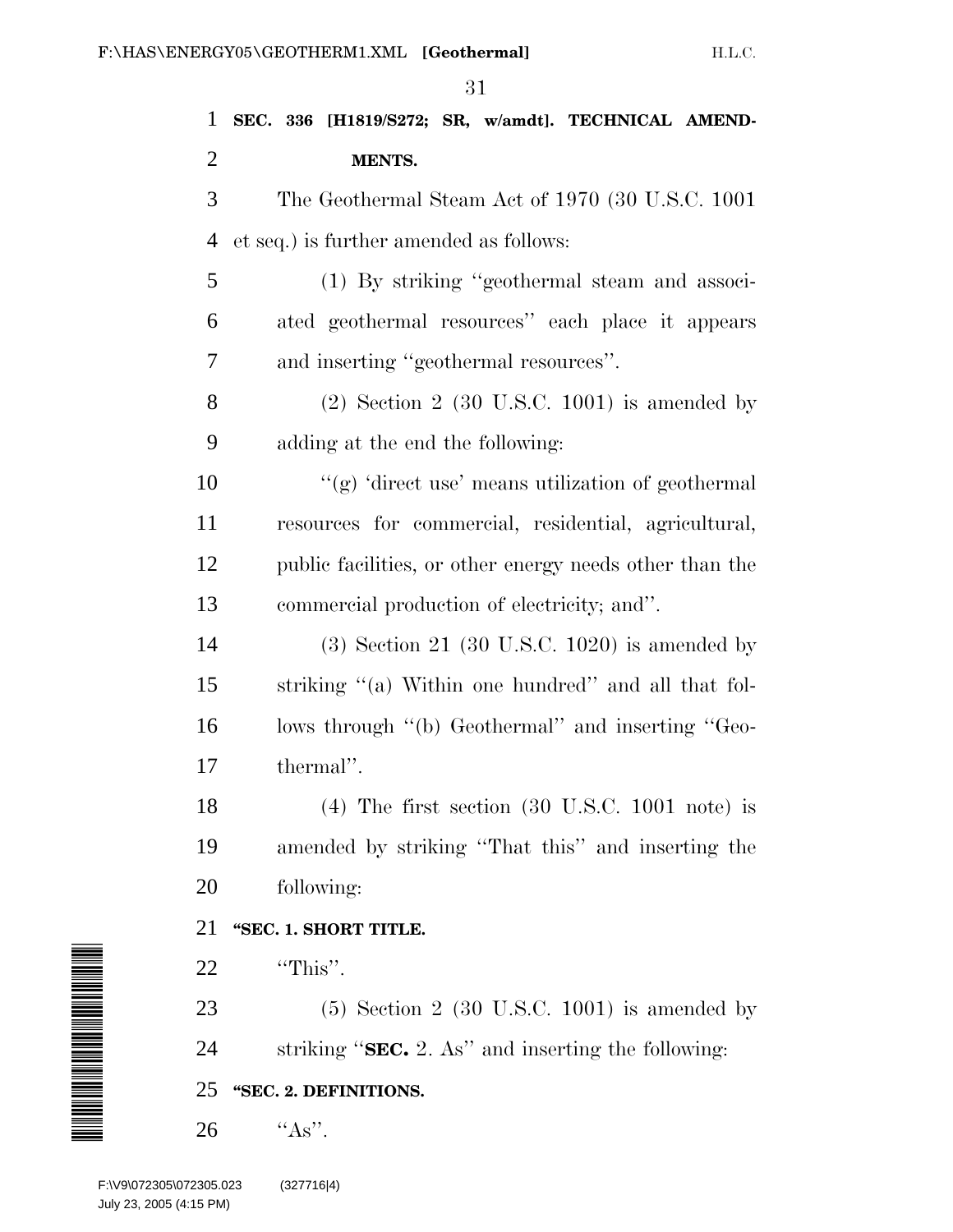(6) Section 3 (30 U.S.C. 1002) is amended by striking ''**SEC.** 3. Subject'' and inserting the fol- lowing: **''SEC. 3. LANDS SUBJECT TO GEOTHERMAL LEASING.** ''Subject''. (7) Section 5 (30 U.S.C. 1004) is further amended by striking ''**SEC. 5.**'', and by inserting im- mediately before and above subsection (a) the fol- lowing: **''SEC. 5. RENTS AND ROYALTIES.''**. (8) Section 8 (30 U.S.C. 1007) is amended by striking ''**SEC.** 8. (a) The'' and inserting the fol-

lowing:

14 "SEC. 8. READJUSTMENT OF LEASE TERMS AND CONDI-**TIONS.**

16  $\text{``(a) The''}.$ 

 (9) Section 9 (30 U.S.C. 1008) is amended by striking ''**SEC.** 9. If'' and inserting the following:

## **''SEC. 9. BYPRODUCTS.**

'If".

 (10) Section 10 (30 U.S.C. 1009) is amended by striking ''**SEC.** 10. The'' and inserting the fol-lowing:

**''SEC. 10. RELINQUISHMENT OF GEOTHERMAL RIGHTS.**

''The''.

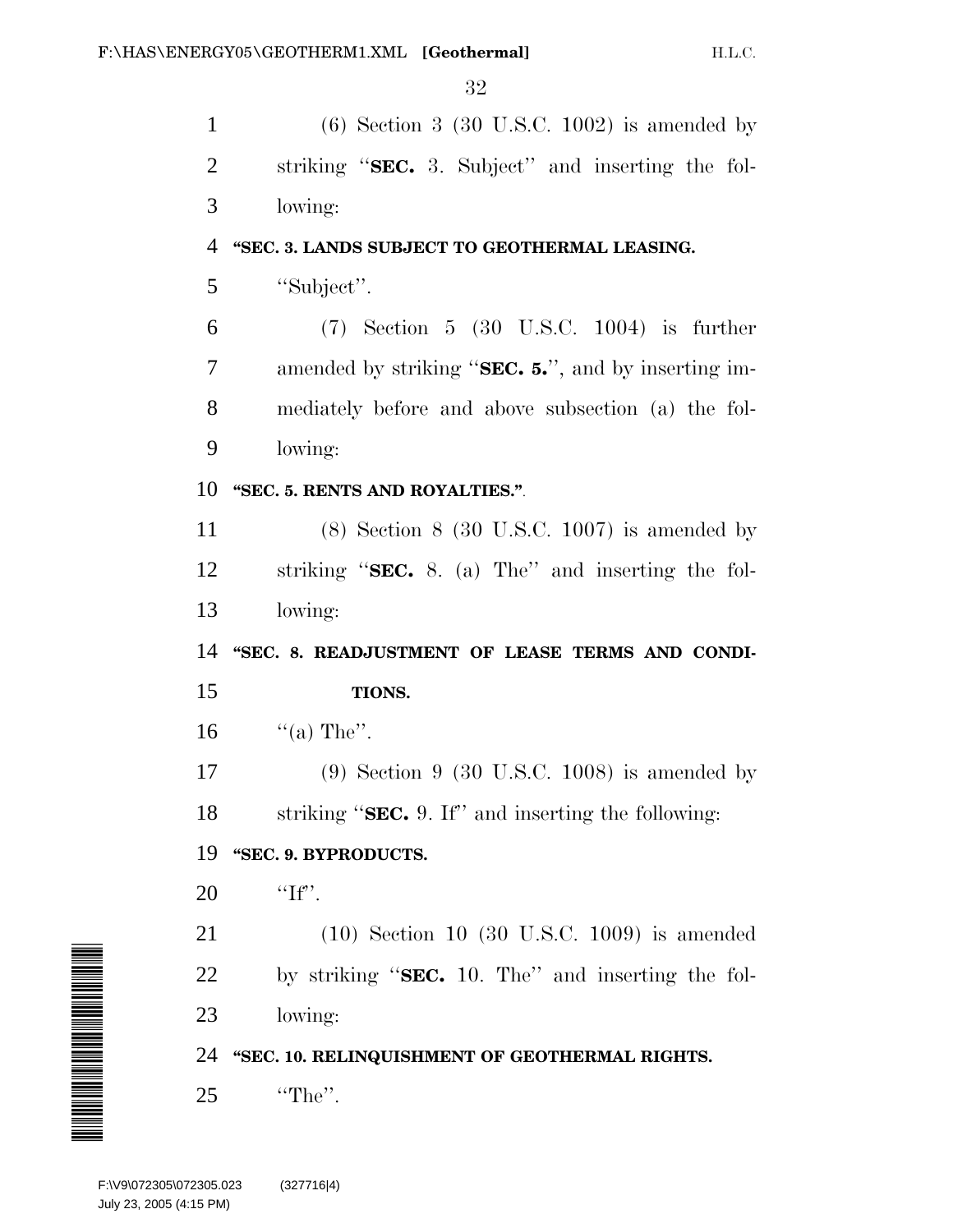| $\mathbf{1}$   | $(11)$ Section 11 $(30 \text{ U.S.C. } 1010)$ is amended |
|----------------|----------------------------------------------------------|
| $\overline{2}$ | by striking "SEC. 11. The" and inserting the fol-        |
| 3              | lowing:                                                  |
| 4              | "SEC. 11. SUSPENSION OF OPERATIONS AND PRODUCTION.       |
| 5              | "The".                                                   |
| 6              | $(12)$ Section 12 $(30 \text{ U.S.C. } 1011)$ is amended |
| 7              | by striking "SEC. 12. Leases" and inserting the fol-     |
| 8              | lowing:                                                  |
| 9              | "SEC. 12. TERMINATION OF LEASES.                         |
| 10             | "Leases".                                                |
| 11             | $(13)$ Section 13 $(30 \text{ U.S.C. } 1012)$ is amended |
| 12             | by striking "SEC. 13. The" and inserting the fol-        |
| 13             | lowing:                                                  |
| 14             | "SEC. 13. WAIVER, SUSPENSION, OR REDUCTION OF RENT-      |
| 15             | AL OR ROYALTY.                                           |
| 16             | "The".                                                   |
| 17             | $(14)$ Section 14 $(30 \text{ U.S.C. } 1013)$ is amended |
| 18             | by striking "SEC. 14. Subject" and inserting the fol-    |
| 19             | lowing:                                                  |
| 20             | "SEC. 14. SURFACE LAND USE.                              |
| 21             | "Subject".                                               |
| 22             | $(15)$ Section 15 $(30 \text{ U.S.C. } 1014)$ is amended |
| 23             | by striking " $SEC. 15. (a) Geothermal"$ and inserting   |
|                |                                                          |
| 24             | the following:                                           |

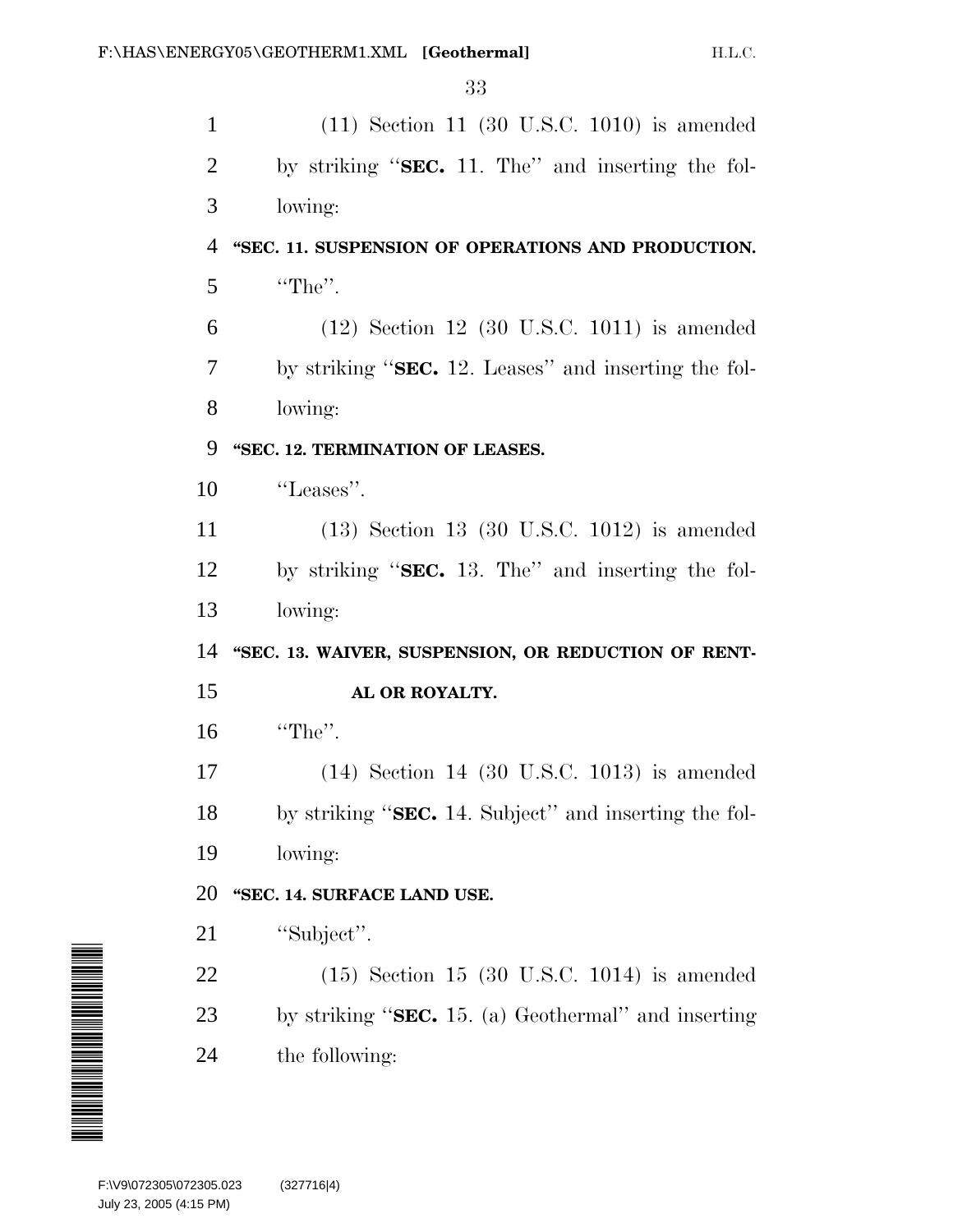$\overline{24}$ 

|                                                    | ðŦ                                                       |
|----------------------------------------------------|----------------------------------------------------------|
|                                                    | "SEC. 15. LANDS SUBJECT TO GEOTHERMAL LEASING.           |
| 2                                                  | "(a) Geothermal".                                        |
| 3                                                  | $(16)$ Section 16 (30 U.S.C. 1015) is amended            |
| 4                                                  | by striking "SEC. 16. Leases" and inserting the fol-     |
| 5                                                  | lowing:                                                  |
| 6                                                  | "SEC. 16. REQUIREMENT FOR LESSEES.                       |
| 7                                                  | "Leases".                                                |
| 8                                                  | $(17)$ Section 17 (30 U.S.C. 1016) is amended            |
| 9                                                  | by striking "SEC. 17. Administration" and inserting      |
| 10                                                 | the following:                                           |
| 11                                                 | "SEC. 17. ADMINISTRATION.                                |
| 12                                                 | "Administration".                                        |
| 13                                                 | $(18)$ Section 19 $(30 \text{ U.S.C. } 1018)$ is amended |
| 14                                                 | by striking "SEC. 19. Upon" and inserting the fol-       |
| 15                                                 | lowing:                                                  |
| 16                                                 | "SEC. 19. DATA FROM FEDERAL AGENCIES.                    |
| 17                                                 | "Upon".                                                  |
| 18                                                 | $(19)$ Section 21 $(30 \text{ U.S.C. } 1020)$ is further |
| 19                                                 | amended by striking "SEC. 21.", and by inserting         |
| 20                                                 | immediately before and above the remainder of that       |
| 21                                                 | section the following:                                   |
| 22                                                 | "SEC. 21. PUBLICATION IN FEDERAL REGISTER; RESERVA-      |
| 23                                                 | TION OF MINERAL RIGHTS.".                                |
| 24                                                 | $(20)$ Section 22 $(30 \text{ U.S.C. } 1021)$ is amended |
| 25                                                 | by striking "SEC. 22. Nothing" and inserting the         |
| 26                                                 | following:                                               |
| F:\V9\072305\072305.023<br>July 23, 2005 (4:15 PM) | (327716 4)                                               |

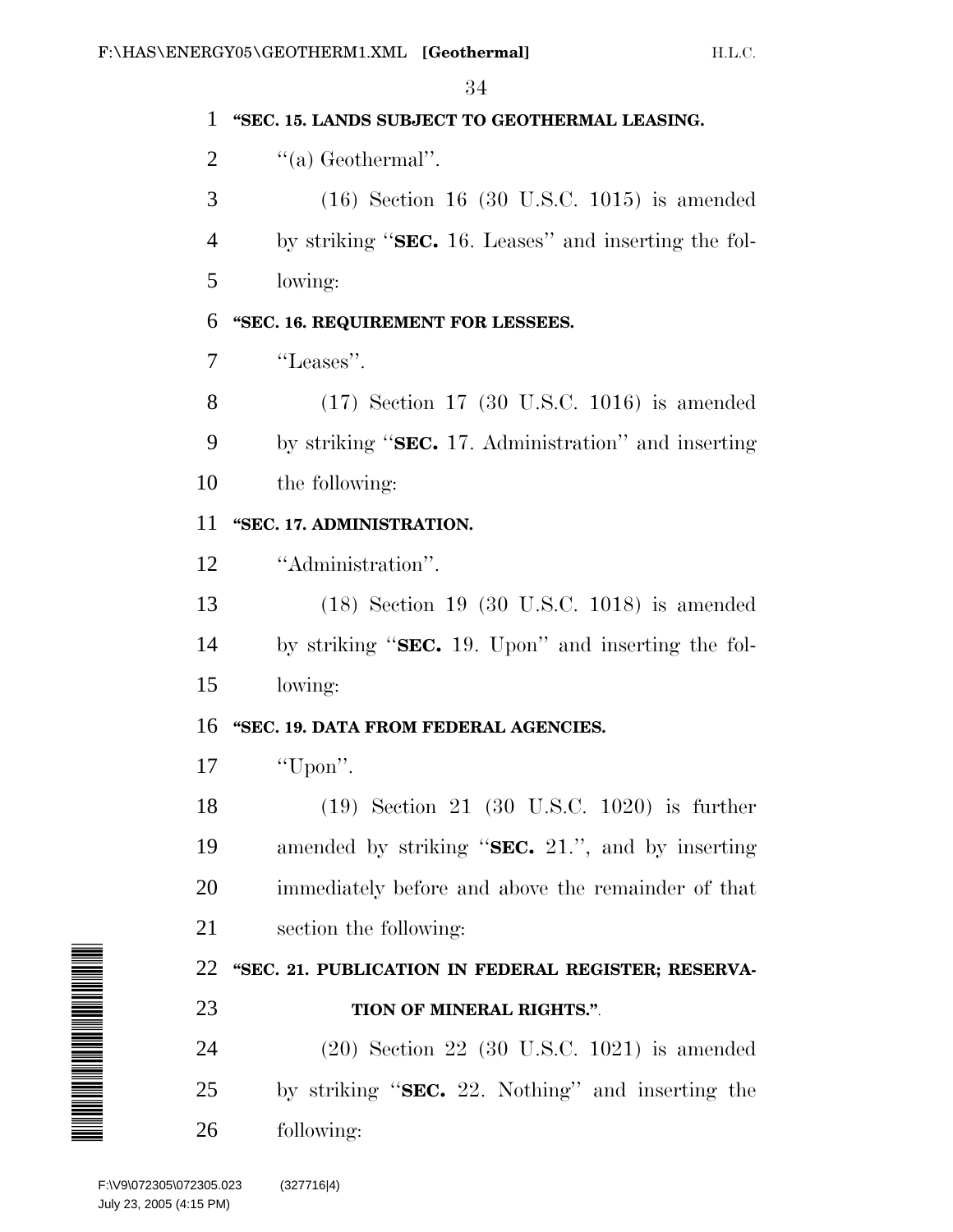|                                                    | ಀಀ                                                       |
|----------------------------------------------------|----------------------------------------------------------|
| 1                                                  | "SEC. 22. FEDERAL EXEMPTION FROM STATE WATER LAWS.       |
| 2                                                  | "Nothing".                                               |
| 3                                                  | $(21)$ Section 23 (30 U.S.C. 1022) is amended            |
| $\overline{4}$                                     | by striking " $SEC. 23. (a) All"$ and inserting the fol- |
| 5                                                  | lowing:                                                  |
| 6                                                  | "SEC. 23. PREVENTION OF WASTE; EXCLUSIVITY.              |
| 7                                                  | "(a) All".                                               |
| 8                                                  | $(22)$ Section 24 $(30 \text{ U.S.C. } 1023)$ is amended |
| 9                                                  | by striking "SEC. 24. The" and inserting the fol-        |
| 10                                                 | lowing:                                                  |
| 11                                                 | "SEC. 24. RULES AND REGULATIONS.                         |
| 12                                                 | "The".                                                   |
| 13                                                 | $(23)$ Section 25 $(30 \text{ U.S.C. } 1024)$ is amended |
| 14                                                 | by striking "SEC. 25. As" and inserting the fol-         |
| 15                                                 | lowing:                                                  |
| 16                                                 | "SEC. 25. INCLUSION OF GEOTHERMAL LEASING UNDER          |
| 17                                                 | <b>CERTAIN OTHER LAWS.</b>                               |
| 18                                                 | $``As"$ .                                                |
| 19                                                 | $(24)$ Section 26 is amended by striking "SEC.           |
| 20                                                 | 26. The" and inserting the following:                    |
| 21                                                 | "SEC. 26. AMENDMENT.                                     |
| 22                                                 | "The".                                                   |
| 23                                                 | $(25)$ Section 27 (30 U.S.C. 1025) is amended            |
| N THE MANAGEMENT WAS ALSO<br>24                    | by striking " $SEC. 27. The"$ and inserting the fol-     |
| 25                                                 | lowing:                                                  |
|                                                    |                                                          |
| F:\V9\072305\072305.023<br>July 23, 2005 (4:15 PM) | (327716 4)                                               |

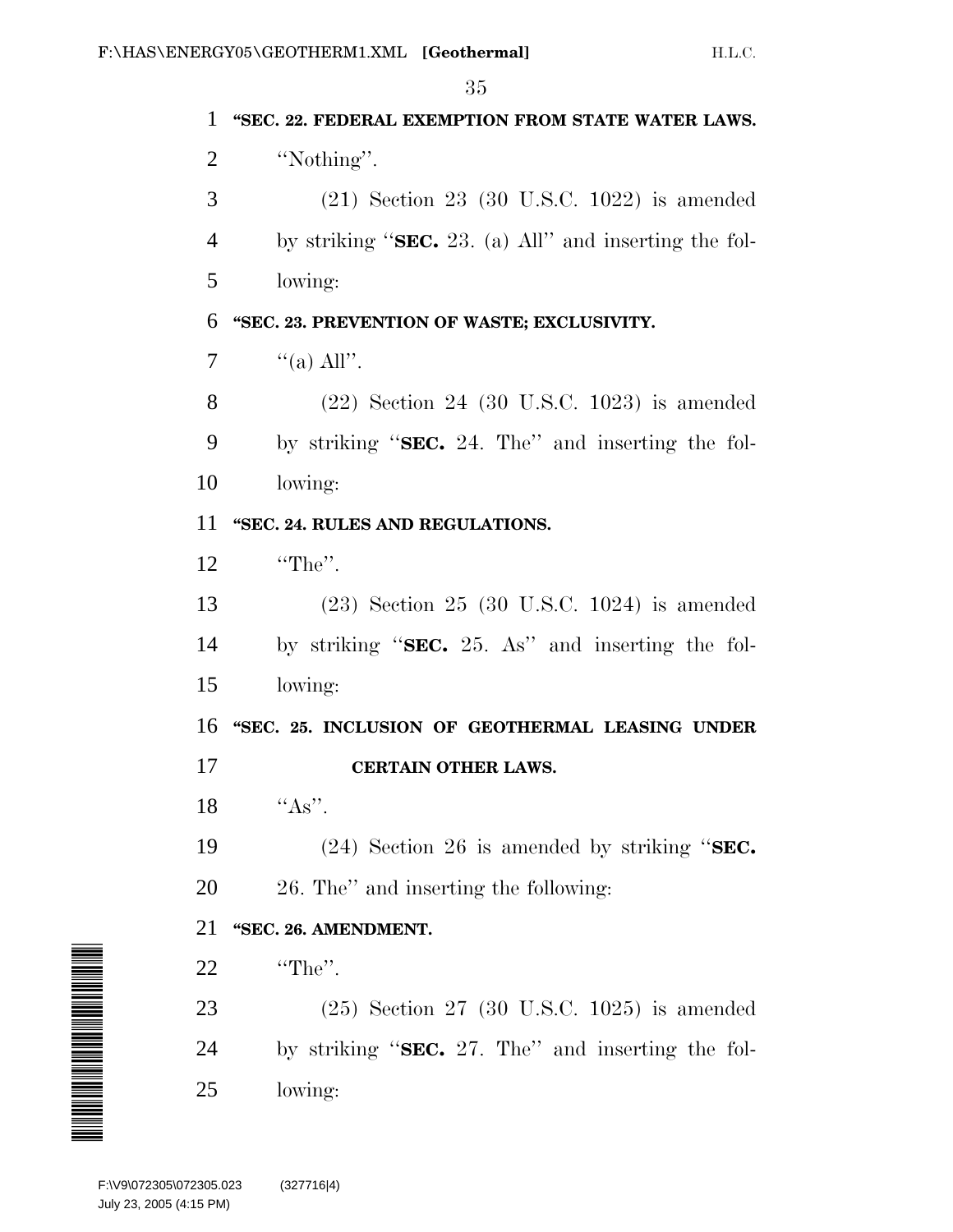**''SEC. 27. FEDERAL RESERVATION OF CERTAIN MINERAL RIGHTS.** ''The''. (26) Section 28 (30 U.S.C. 1026) is amended by striking ''**SEC.** 28. (a)(1) The'' and inserting the following: **''SEC. 28. SIGNIFICANT THERMAL FEATURES.**  $\frac{4}{(a)(1)}$  The". (27) Section 29 (30 U.S.C. 1027) is amended by striking ''**SEC.** 29. The'' and inserting the fol- lowing: **''SEC. 29. LAND SUBJECT TO PROHIBITION ON LEASING.** 13 "The". **SEC. 337 [H1820; SR]. INTERMOUNTAIN WEST GEOTHERMAL CONSORTIUM.** (a) PARTICIPATION AUTHORIZED.—The Secretary, acting through the Idaho National Laboratory, may par- ticipate in a consortium described in subsection (b) to ad- dress science and science policy issues surrounding the ex- panded discovery and use of geothermal energy, including from geothermal resources on public lands. (b) MEMBERS.—The consortium referred to in sub- section (a) shall— (1) be known as the ''Intermountain West Geo-thermal Consortium'';